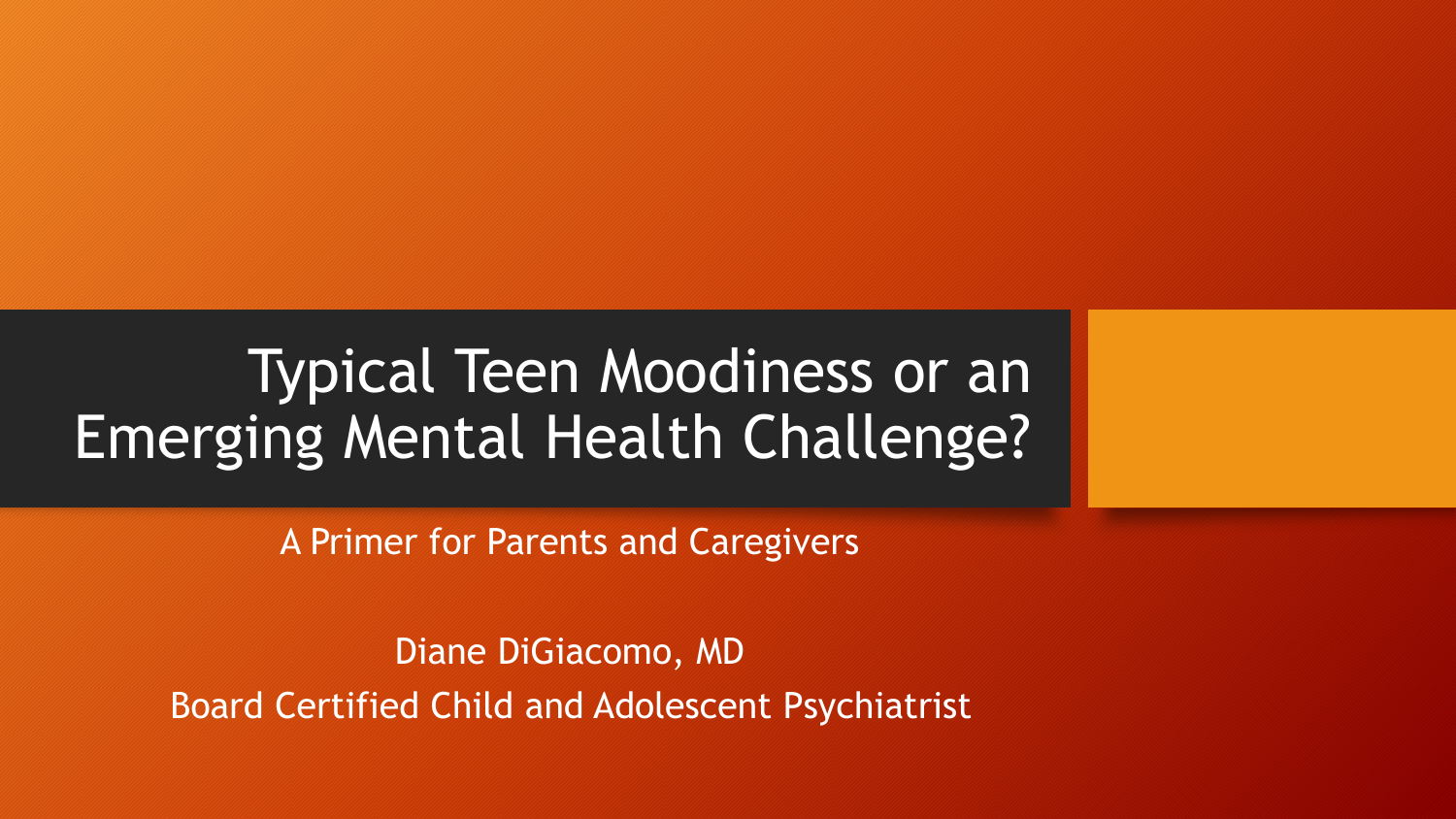#### Moodiness in Adolescence can be Normal

- Teens are known for their one word answers, eye rolls, talking back, sullen silences and slamming doors
- Your once sweet and affectionate child has entered puberty
- Puberty the period during which teens reach sexual maturity and become capable of reproduction
- Puberty occurs earlier in girls, between ages 10-14 years
- Boys undergo physical changes between 12-16 years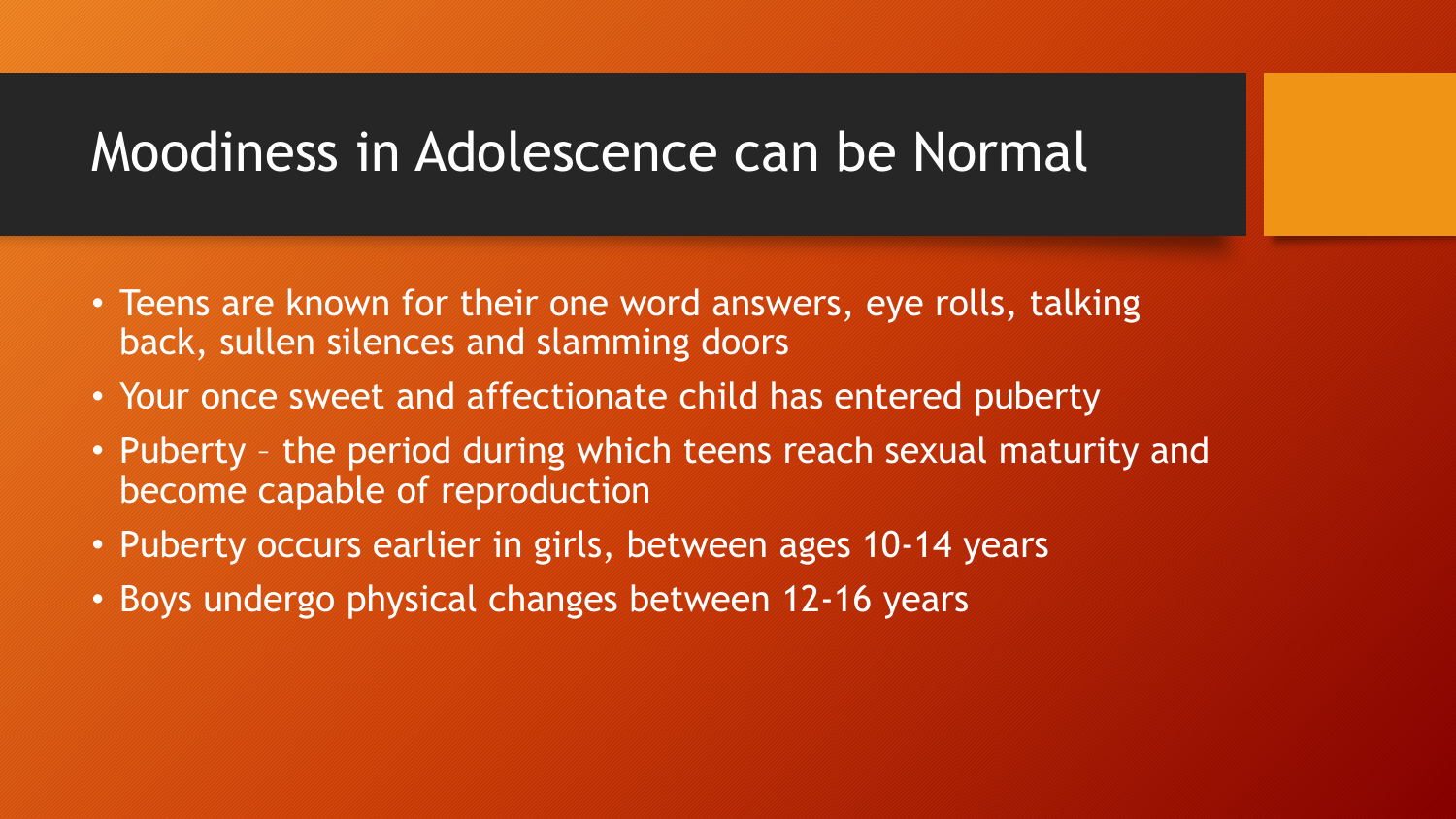## Hormone Effects in Puberty: "Whatever!!!"

- Estrogen, Testosterone
- Allopregnanolone (THP)- chemical that normally helps soothe and provides a calming effect during stress for adults/children, becomes an antagonist during puberty and increases anxiety in teens
- Psychological maturation influenced by neurosteroids which act on mood, anxiety, libido and other behavioral functions
- Puberty is a time when kids are more vulnerable to emotional and behavioral problems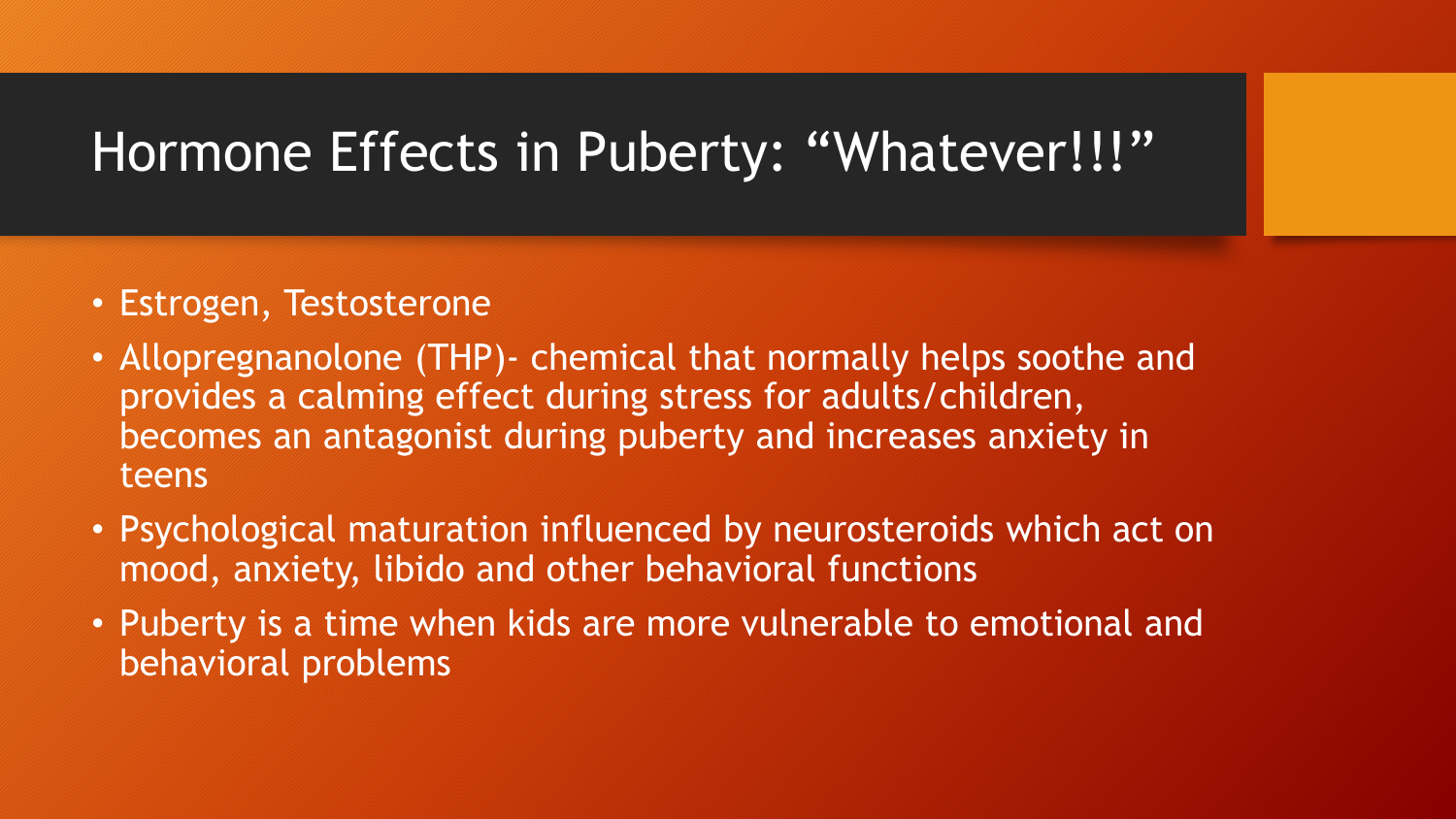## Teen Brain Structure Changes

- Teen brain develops into the early 20's in young adults
- Prefrontal cortex increases connections between brain cells during puberty and white matter increases in the frontal and parietal lobes
- Thus reasoning, judgement, complex decision making are not fully formed yet and impulse control and emotional regulation are hot button issues
- Teen mood swings most volatile in early adolescence and then stabilize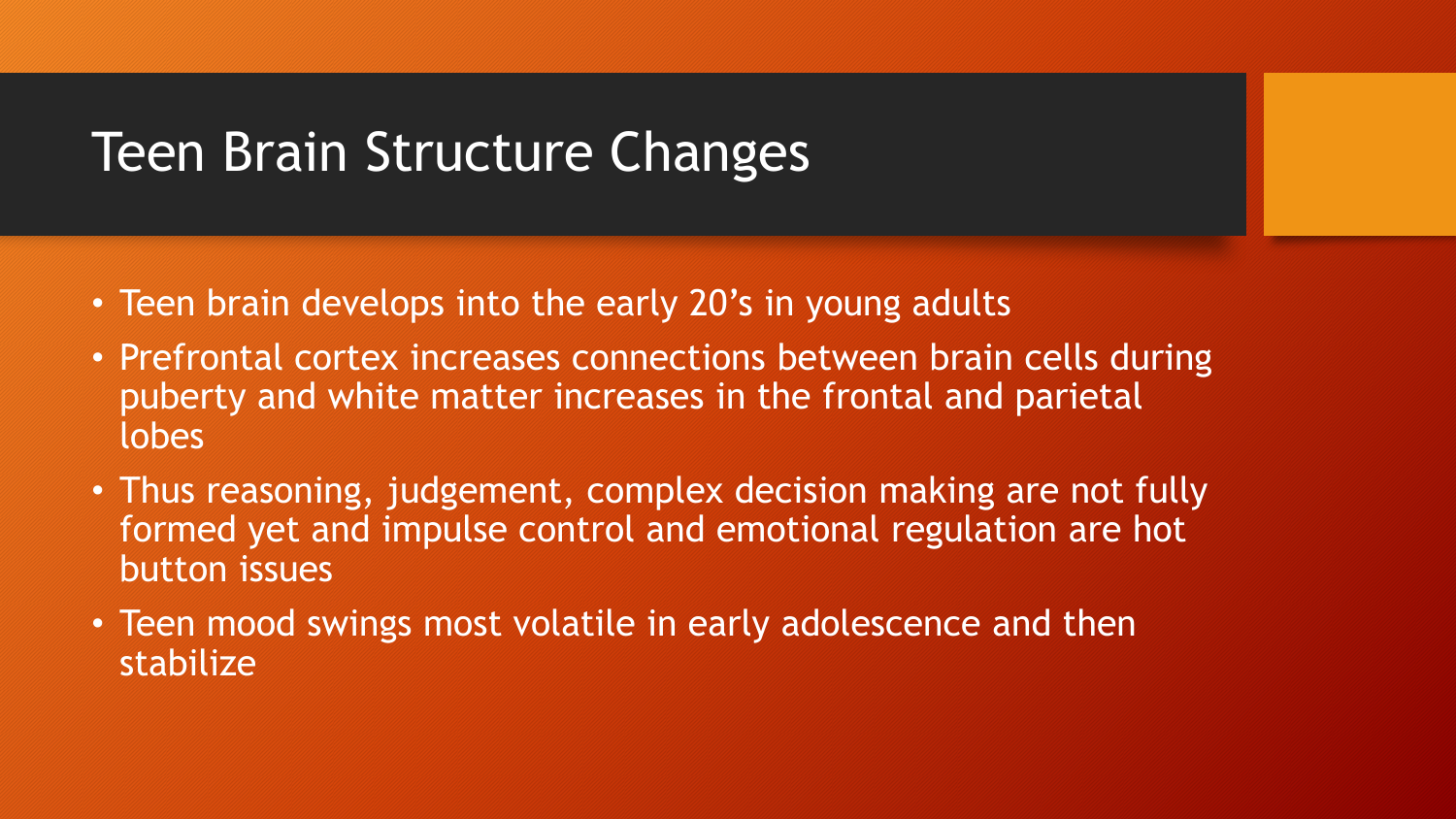# Why don't you grow up and act like an adult?

- Adolescents' actions are guided more by the emotional and reactive amygdala, less by the thoughtful, logical frontal cortex
- They are more likely to:
- Act on impulse
- Misread social cues/emotions
- Get into accidents, fights, engage in dangerous or risky behavior
- (AACAP Facts for Families: Teen Brain, Behavior, Problem Solving, and Decision Making, September 2016)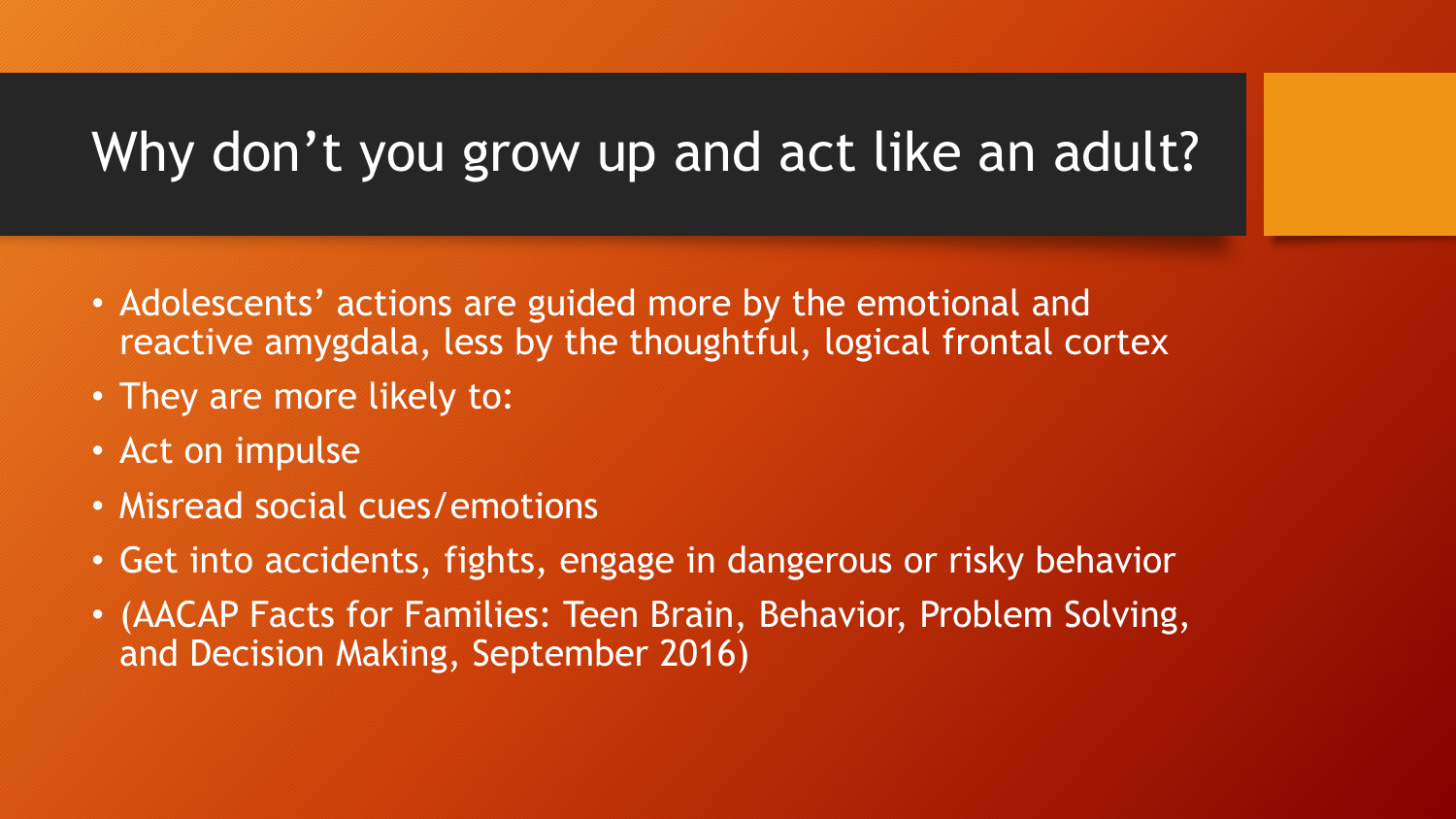### Psychological Adaptations

- Need to establish own identity with beliefs, goals, values
- Separate from parents, become independent
- Seek privacy, distance, more defensive
- Less overt affection towards parents
- Erik Erikson adolescence (12-18 years) Identity vs Role Confusionadolescent must develop a sense of self
- When adolescents do not make a conscious search for identity or are pressured to conform to parents' ideas for future, they develop a weak sense of self and will need to "find" themselves as adults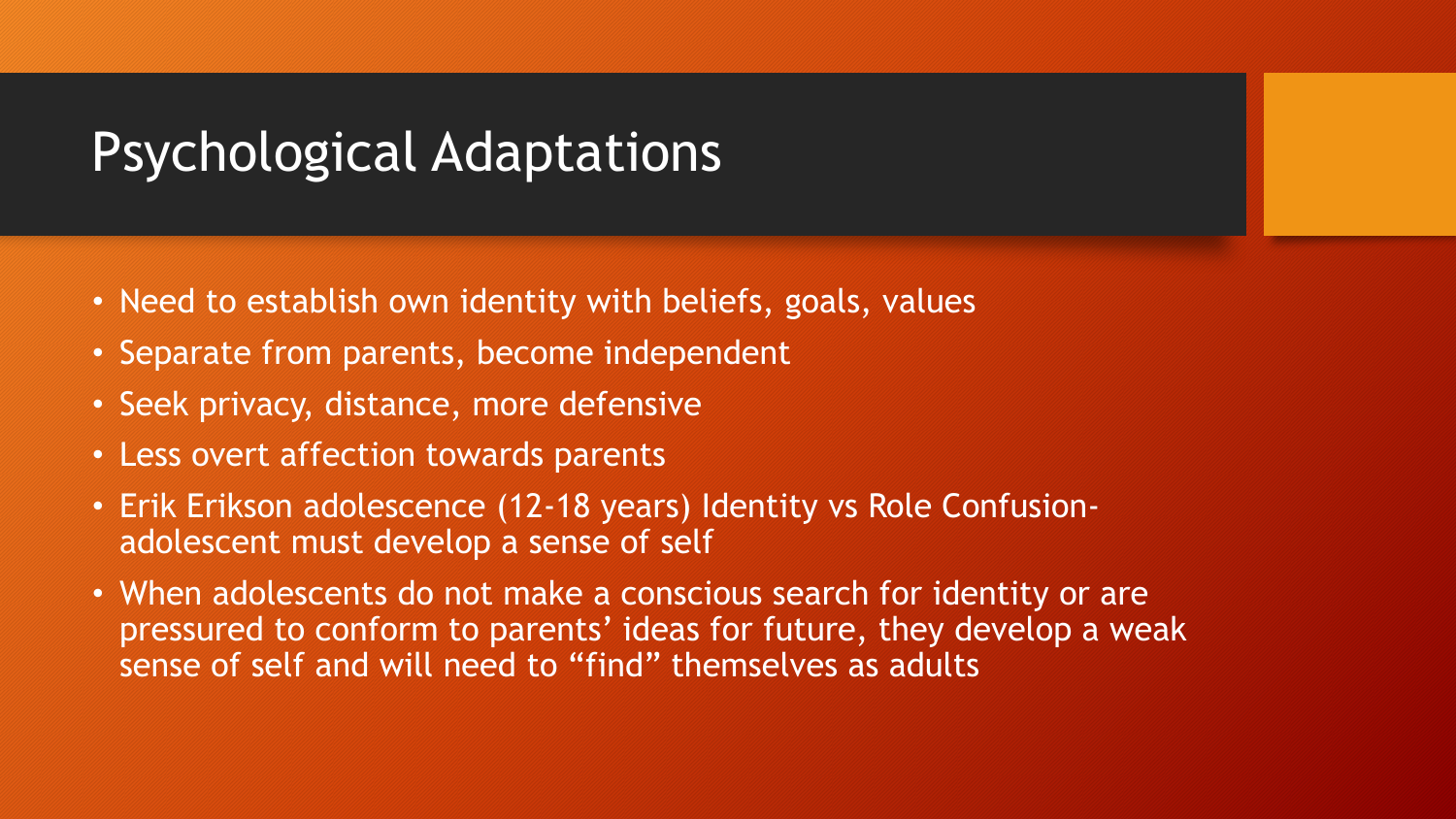#### Stress/Pressures on Teens during Adolescence

- Bullying, Social media
- Gender and sexual orientation
- Substance use/abuse
- Family stressors divorce, economic changes, family discord
- School demands and frustrations
- Chronic illness
- Death of a family member
- Moving or changing schools
- Too many activities or too high expectations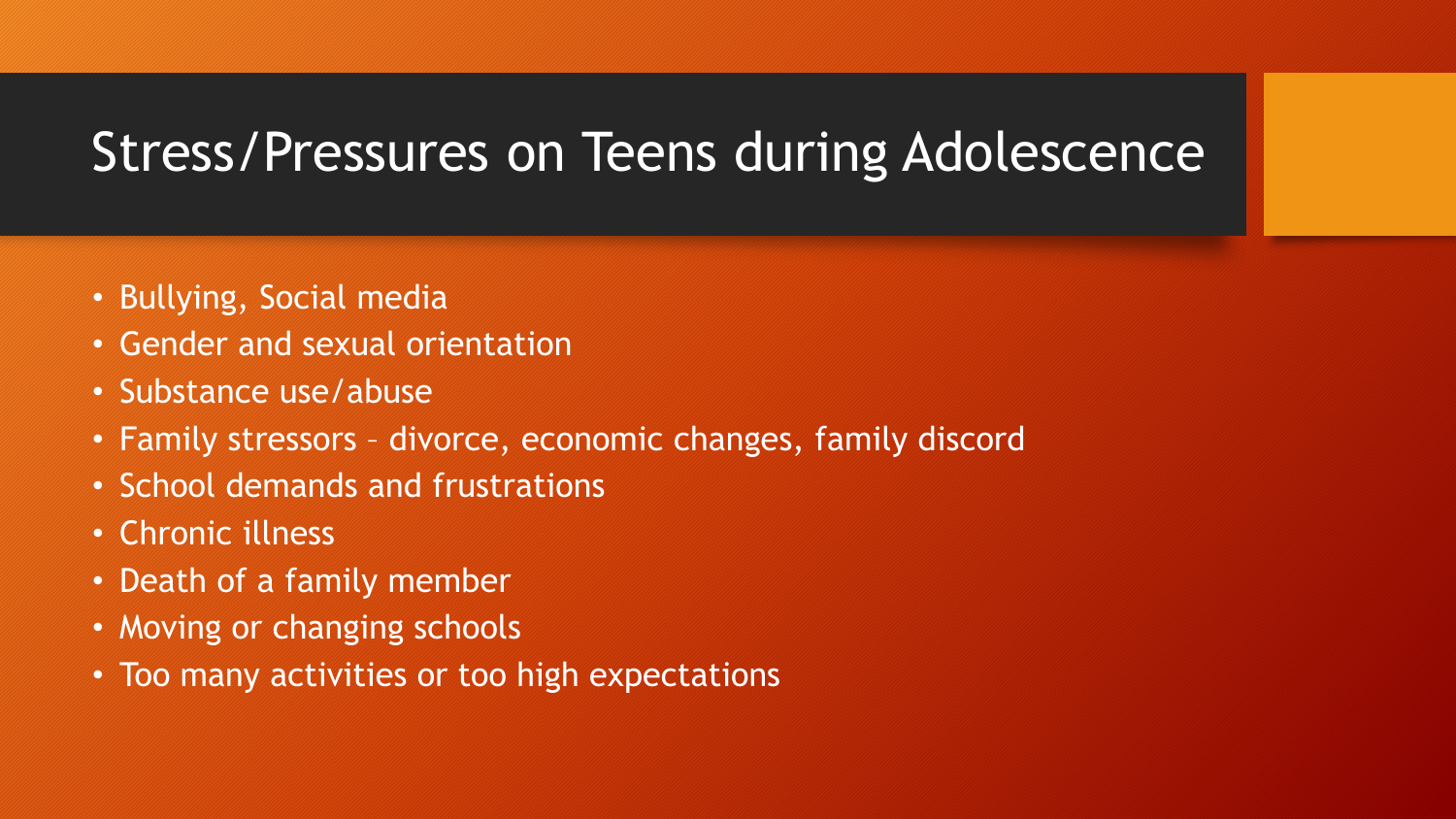#### Risk Factors for Mental, Emotional and Behavioral Disorders in Adolescence (youth.gov)

- **Individual risk factors**: Female gender, early puberty, Difficult temperament inflexible, low positive mood, withdrawal, Low self-esteem, anxiety, low level depressive Sx, insecure attachment, shyness, conduct disorder, favorable towards drugs, rebellious, early substance use,head injury, childhood exposure to lead or mercury, marijuana use
- **Family risk factors:** Parental depression, parent-child conflict, poor parenting, negative family environment including substance use, child abuse, single parent family/divorce, marital conflict, family conflict, parent with anxiety, unemployment, sexual abuse
- **School/community:** Peer rejection, poor academics, poverty, stressful, traumatic events, community or school violence, poverty, urban setting, drug using peers, low commitment to school, deviant peers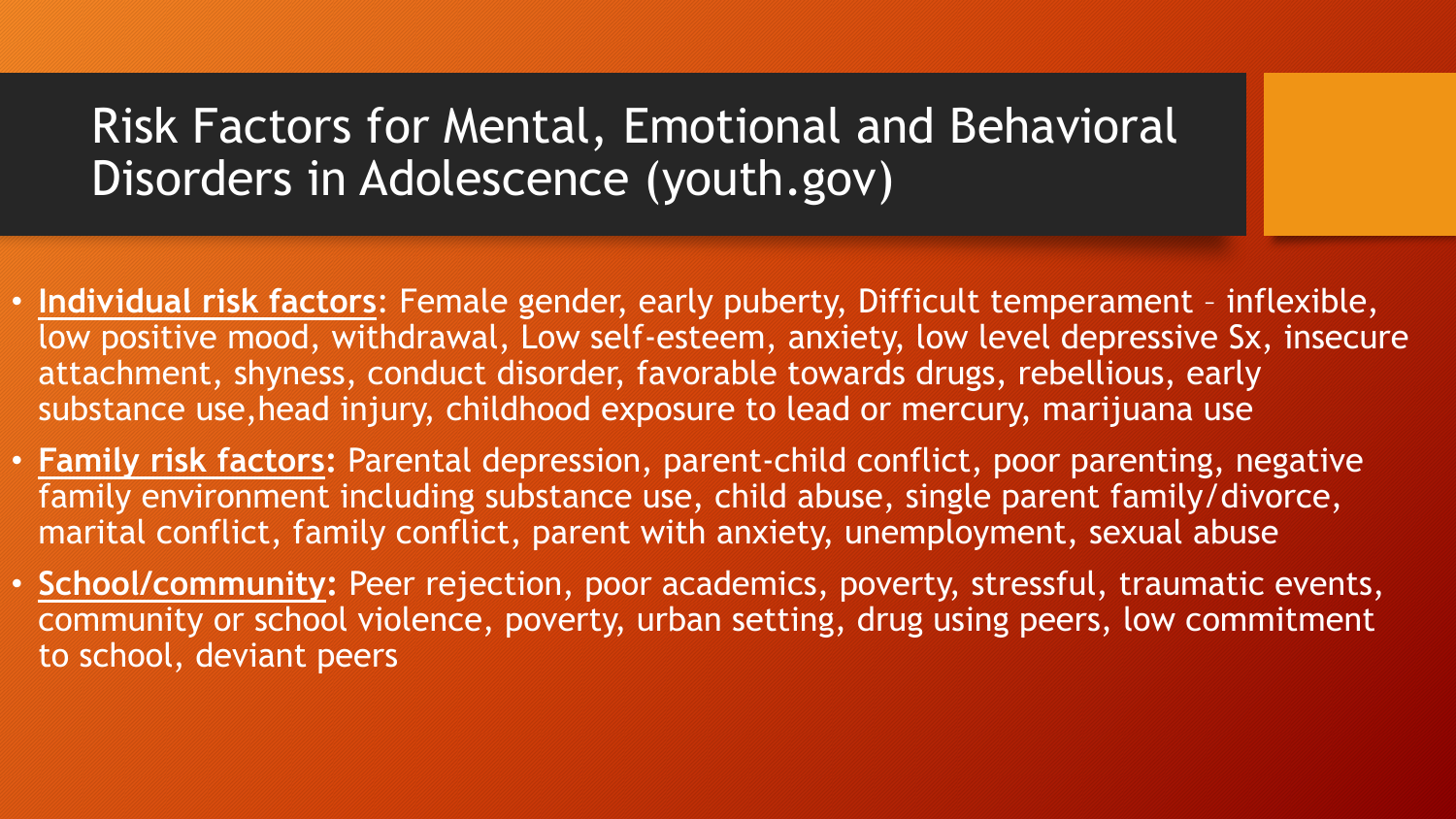#### Protective Factors for Mental, Emotional, and Behavioral Disorders in Adolescence (youth.gov)

- **Individual:** Positive physical development, academic achievement, high selfesteem, emotional self-regulation, good coping and problem solving skills, engagement and connections in 2 or more: school, peers, athletics, employment, religion, culture
- **Family:** Family provides structure, limits, rules, monitoring and predictability, supportive relationships with family members, clear expectations for behavior and values
- **School, neighborhood and community:** Presence of mentors and support for development of skills/interest, opportunities for engagement in school/community, positive norms, clear expectations for behavior, physical and psychological safety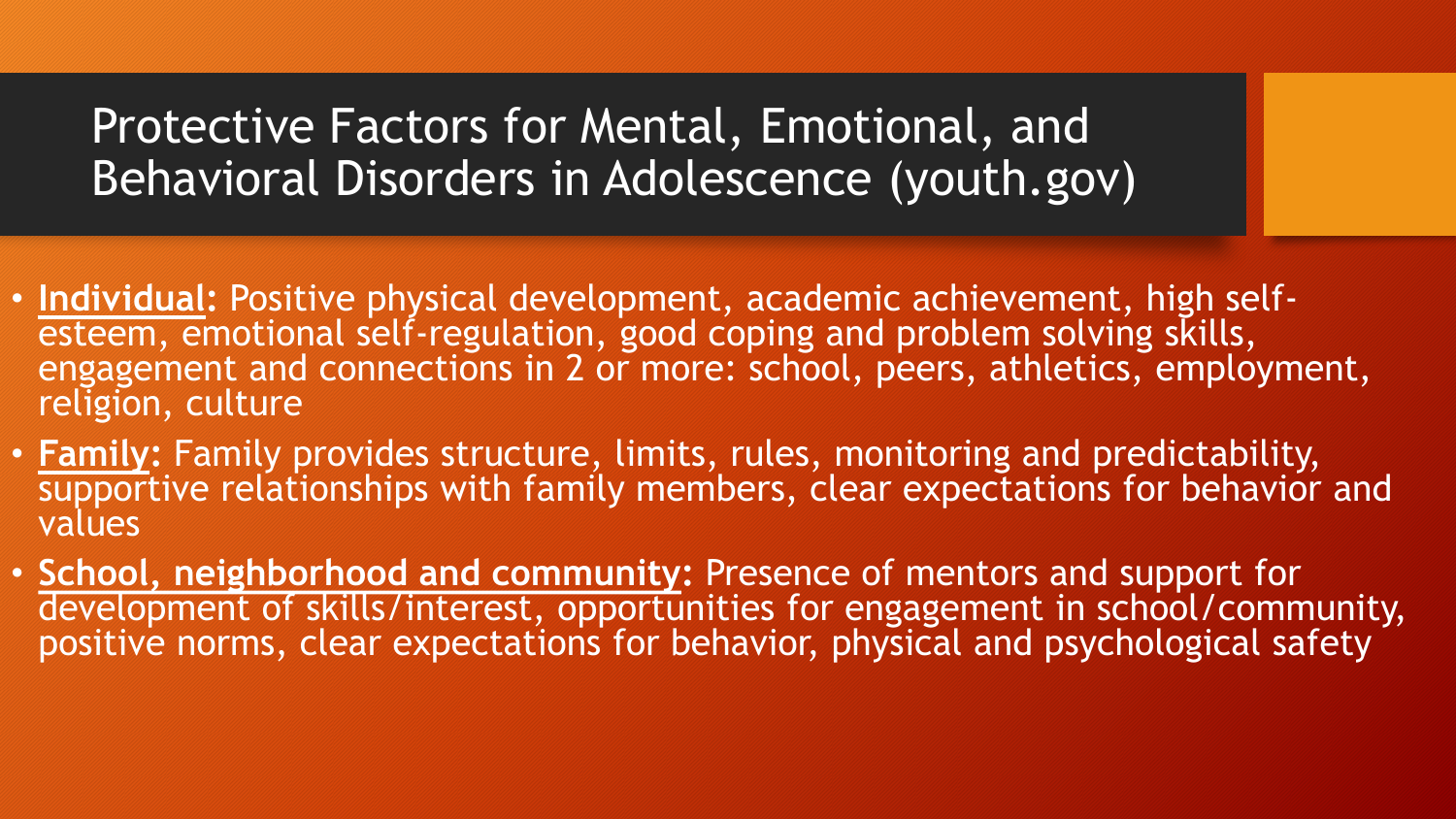## What's a parent to do????

- Recognize moodiness is common in teens
- Keep calm, Breathe, Count You as an adult have the cognitive and emotional skills (developed brain) to control your responses
- Talk to your friends
- Listen and acknowledge your teen's feelings thereby creating a safe environment
- Set clear expectations, boundaries and rules without engaging in negative emotion cycles
- Promote open dialogue, don't shut out or punish
- Most importantly, don't take it personally or as sign of disrespect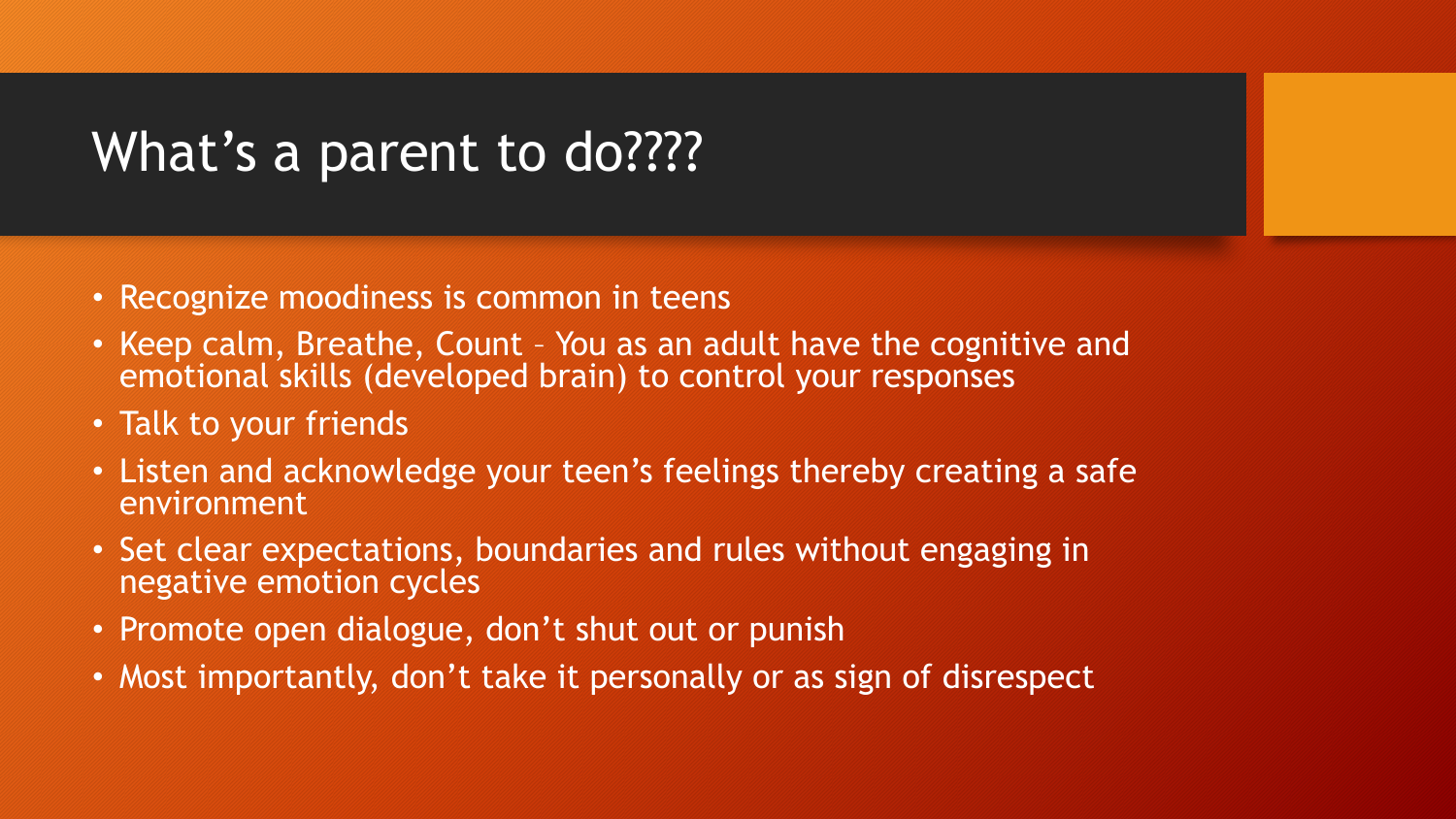### Balancing Act between Structure and Space

- Help your teen establish healthy sleep habits with limits on electronics
- Make time for breakfast and snacks
- Give them space
- Yet stay connected
- Help create more opportunities for positive experiences sports, volunteer, music, art, community
- Work with your teen to generate multiple possible solutions that they can "own"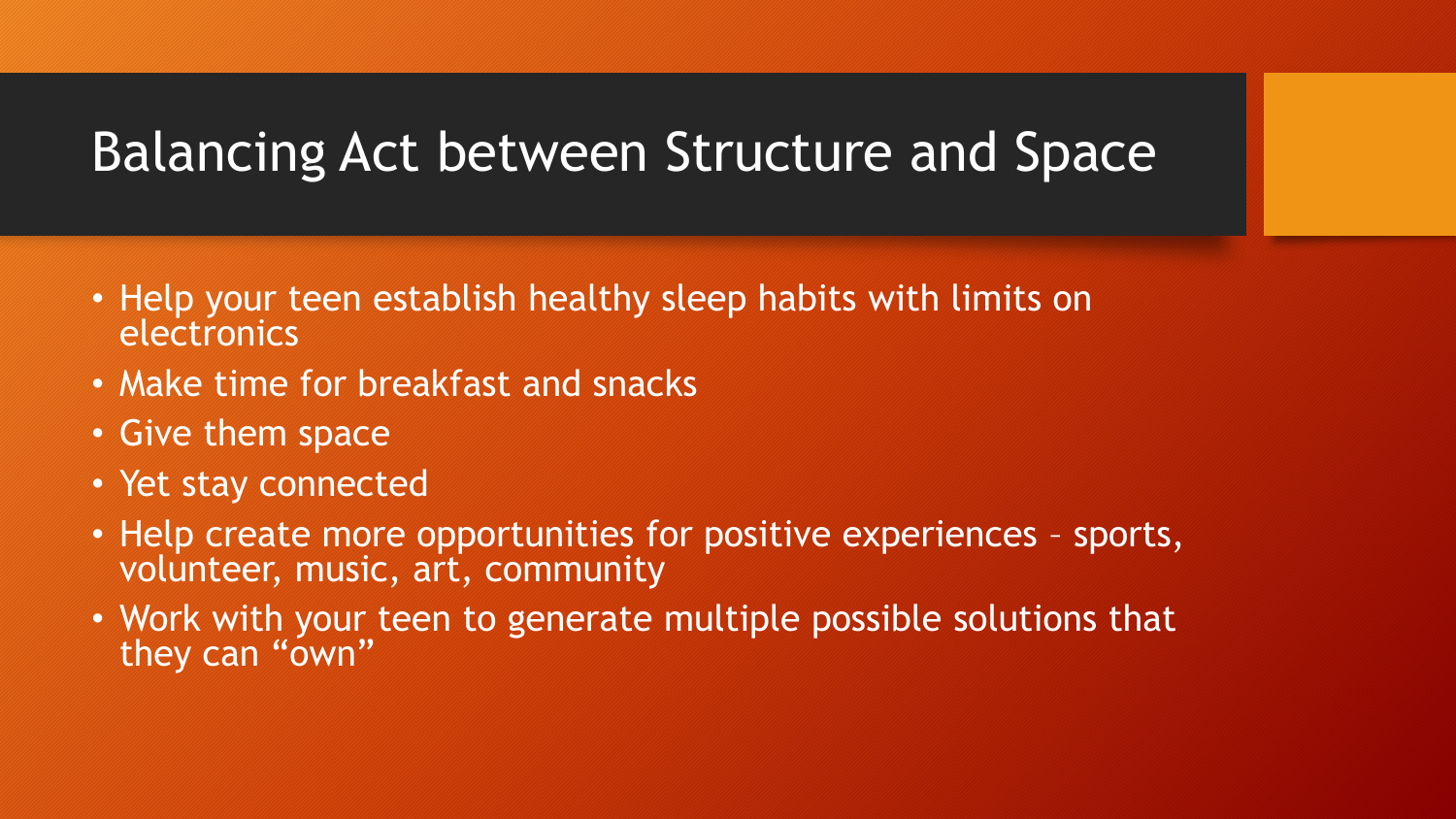# How to deal with teens emotions – Gottman's research on parenting styles

- 4 types of parenting styles, 3 are not helpful Dismissing, Disapproving and Laissez-Faire
- **Dismissing** disengages from, ignores feelings, wants them to disappear quickly, sees emotions as a demand to fix things
- **Disapproving** judges/criticizes child's emotions, emphasizes conformity, believes negative emotions are a sign of weakness
- **Laissez-Faire** freely accepts all emotion, doesn't set limits or offer behavior guidance, doesn't help problem solve, believes you just ride negative emotions out
- Best type: **Ultra** parents empathetic, accept feelings, provide emotional coaching and problem solving
- Goal is to raise emotionally intelligent children better at self-soothing, understanding others and possessing good social skills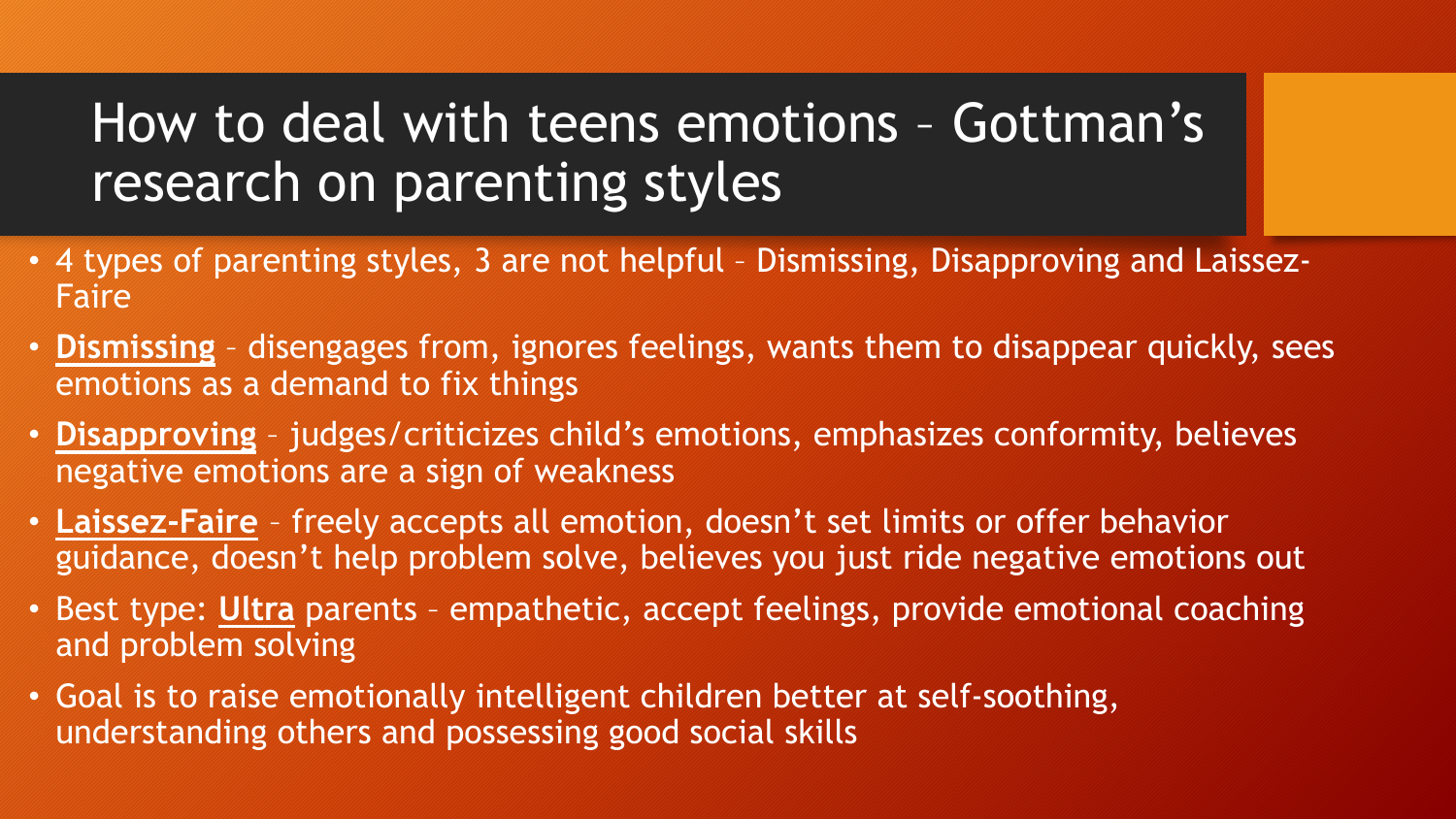### Emotional well being of caregivers

- Strongest protective factor in risk and resilience studies is the primary caregiver's mental health, most important variable in every ethnic group (Suniya Luthar, psychologist)
- Self-care
- Talk about important topics regularly with at least one person
- Help teen get the help they need even if not from you- relatives, neighbors, coaches, teachers
- Support groups for children and adults
- First intervention parent tries may not work stay flexible, calm and hopeful (emotional contagion is not helpful)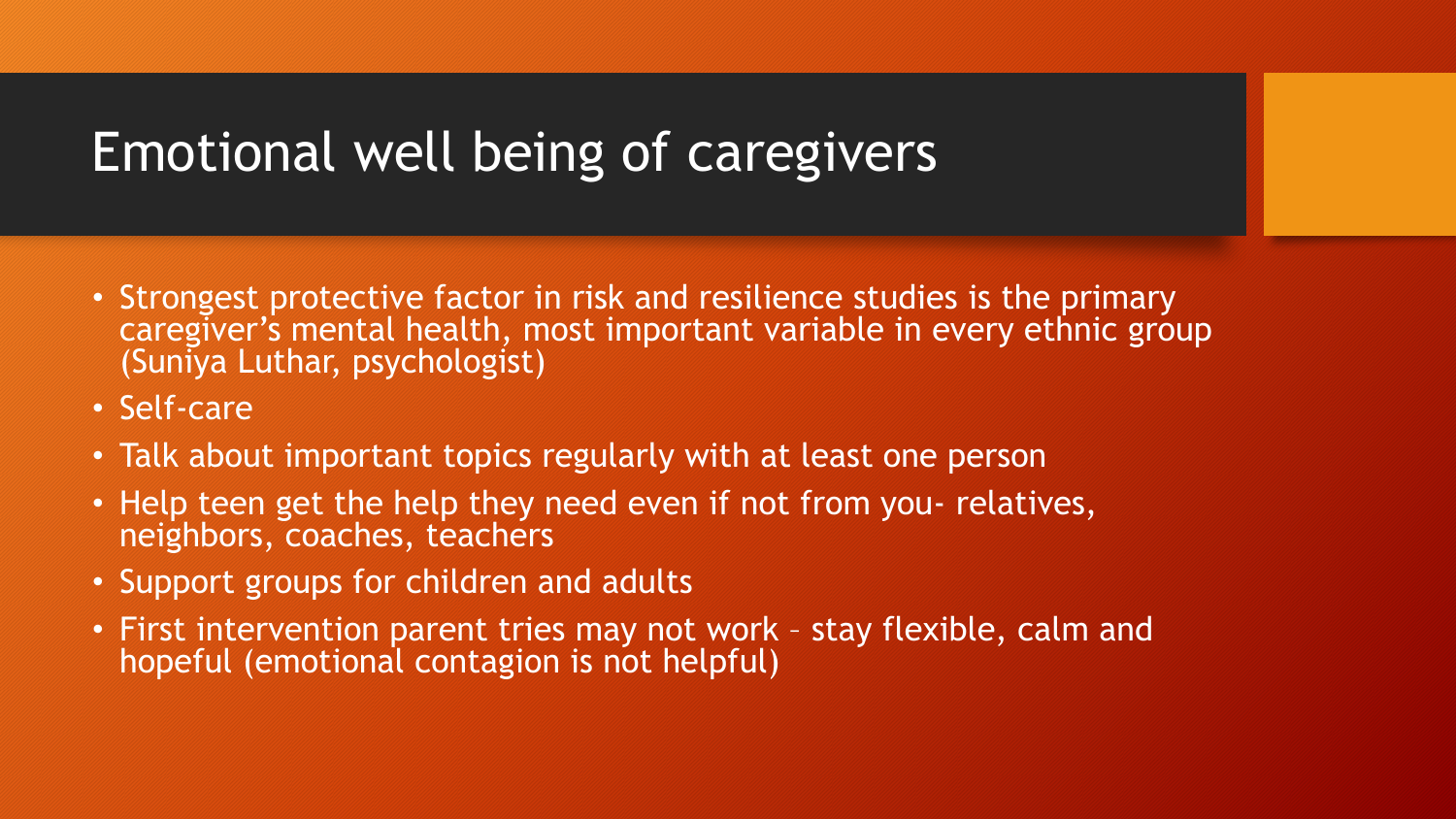### Emerging youth mental health crisis exacerbated by COVID-19 Pandemic

- Between March October 2020, ED visits for teens 12-17 with mental health emergencies increased by 31%
- There was a more than 50% increase in suspected suicide attempts in the ED visits among girls, 12-17, in early 2021 as compared to 2019
- More than 140,000 US children experienced death of a primary or secondary caregiver during pandemic (children of color impacted disproportionately)
- There already were soaring rates of depression, anxiety, trauma and loneliness; pandemic made a bad situation worse
- Shortage of mental health care providers, schools don't have adequate amount of counselors (Recommended student-school counselor ratio 250:1, but ratio in 2019- 20 424:1), only 40% US schools have dedicated RN's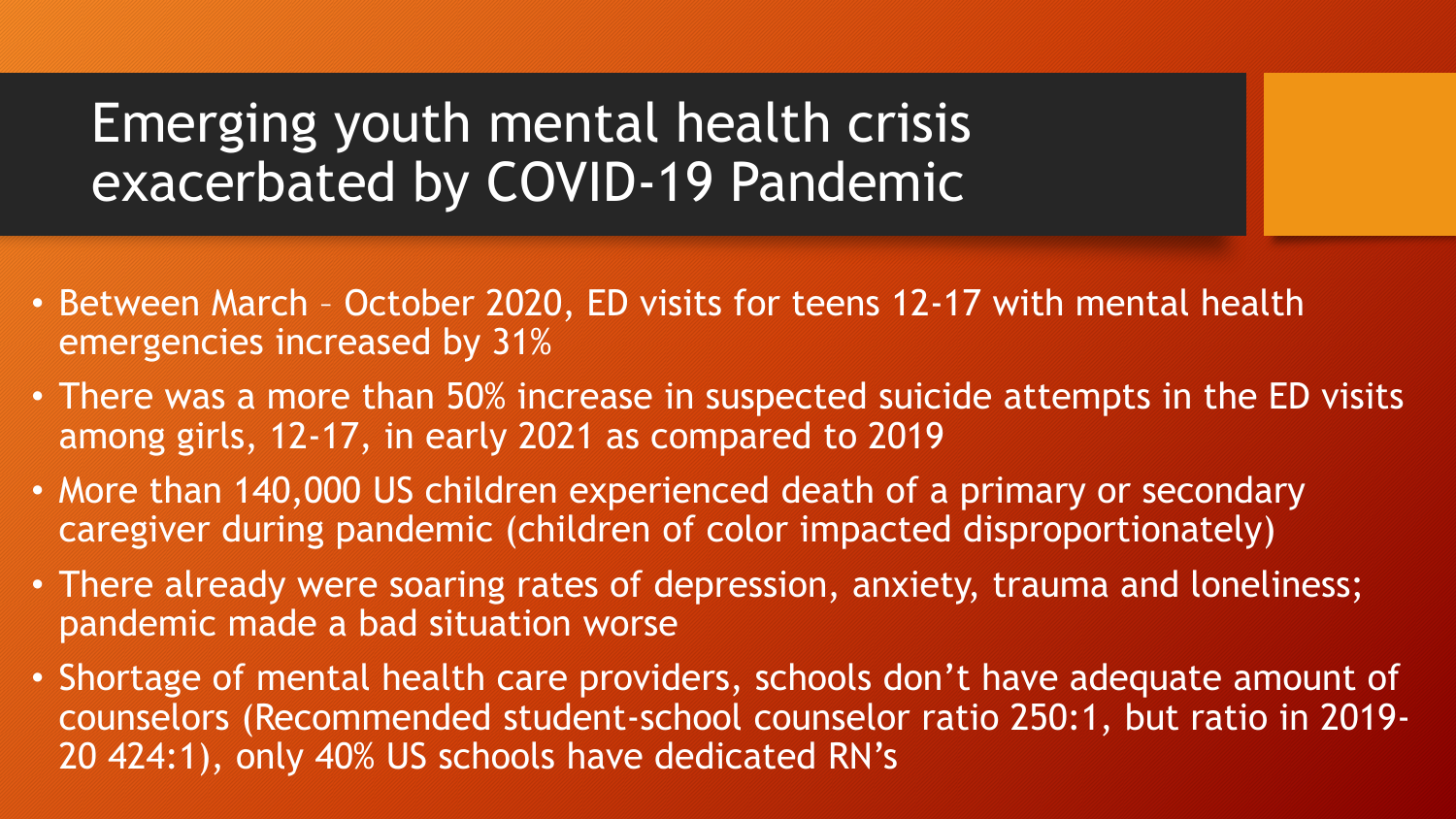#### Pandemic effects on teen mental health

- Onset of stress related disorders and exacerbation of pre-existing mental health disorders
- Stress reactivates personal or transgenerational trauma
- Kids confined at home when they should be individuating/separating from parents and engaging with peers
- Social isolation and loneliness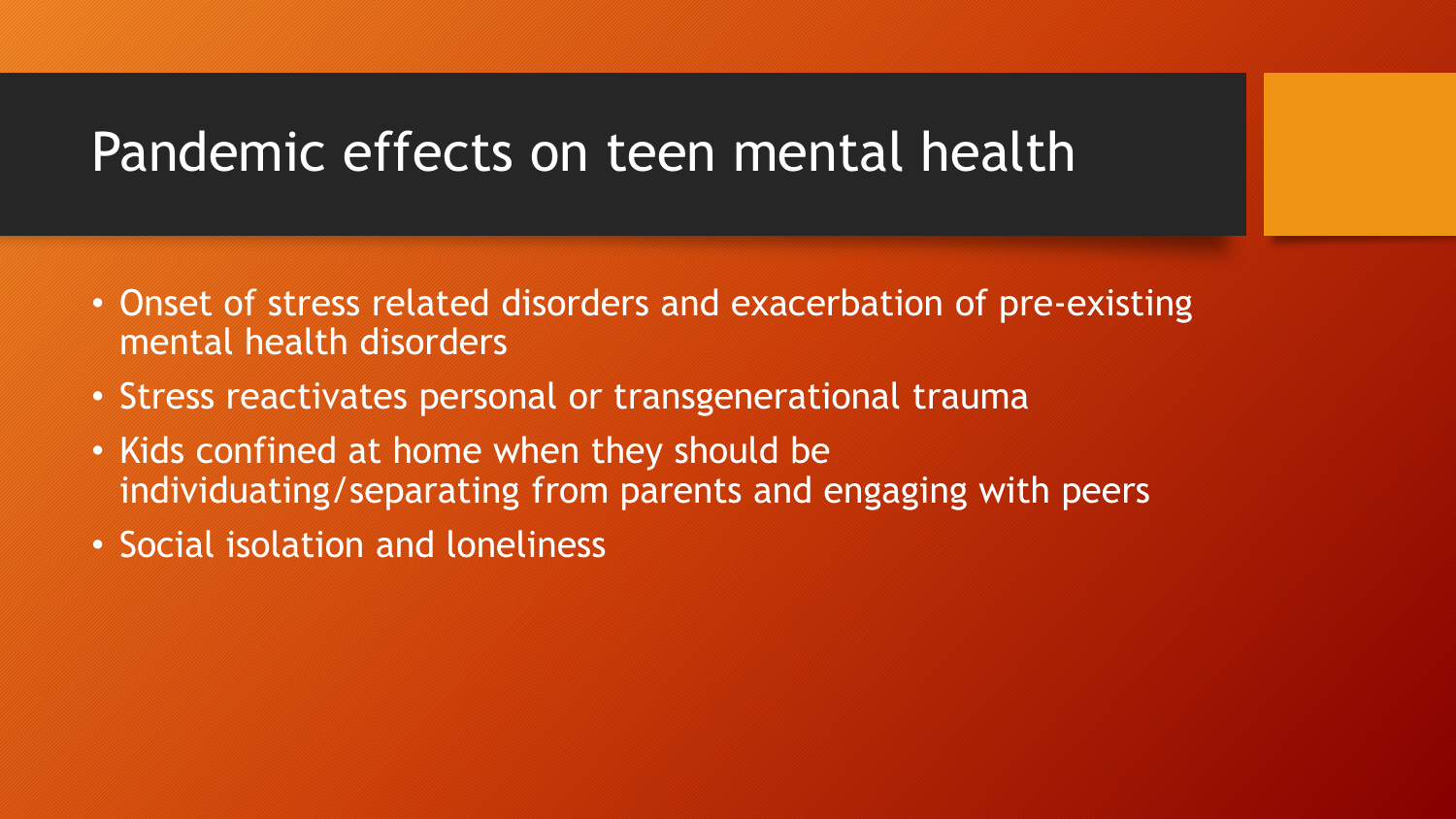### Social Isolation and Loneliness

- Loneliness is the painful emotional experience of the discrepancy between actual and desired social contact
- Loneliness increases the risk of depression and anxiety
- The duration of loneliness is correlated more with mental health symptoms than intensity
- Create opportunities for meaningful engagement with family, community, mentors, hobbies (flow), spirituality
- Build structure, purpose, fun and novelty
- Decrease feelings of helplessness to regain sense of control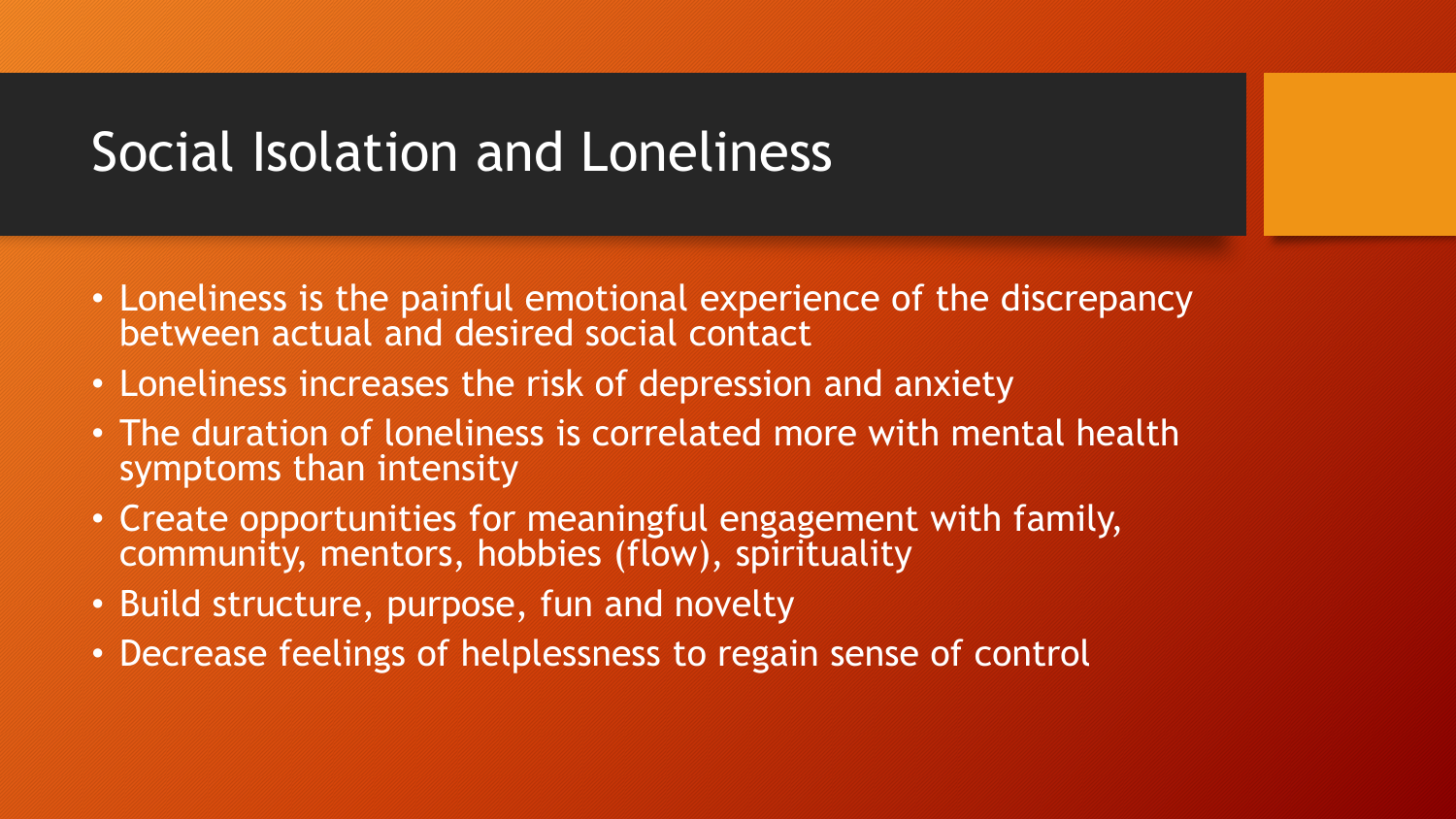# Some mental health disorders first emerge during adolescence

14.3 % teens suffer from a mood disorder in a given year, 11% of them experience severe impairment and Females are affected more than males with 70% more likely to have a mood disorder (NIMH)

- Anxiety
- Schizophrenia late teens to young adult
- Depression
- Bipolar
- Substance abuse
- Borderline personality disorder
- Eating disorders
- Sleep disorders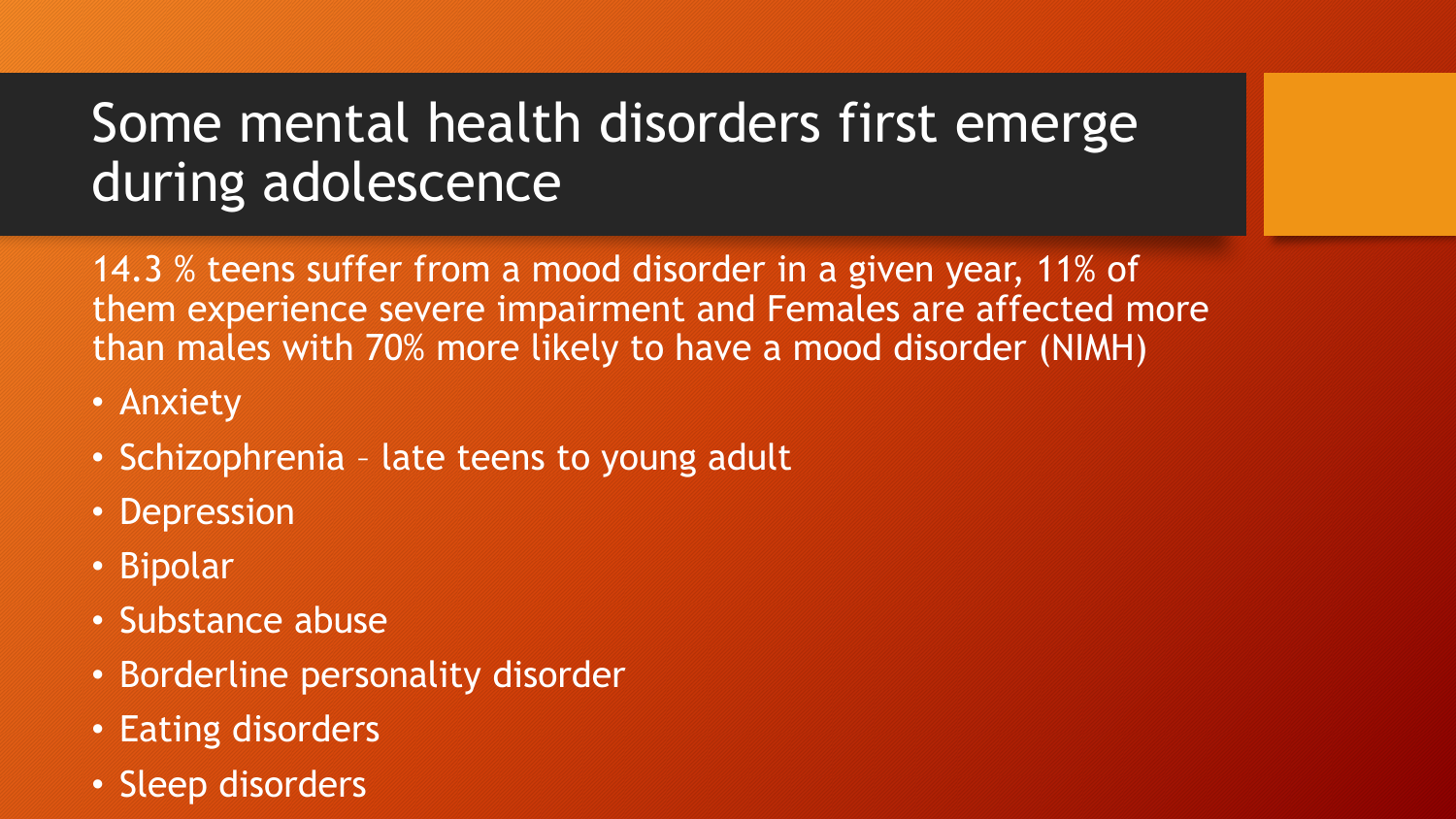# Adolescent Mental Health WHO, October 2019

- Mental health conditions make up 16% of global burden of disability in people age 10-19 years
- Half of all mental health conditions start by age 14 years, most undetected and untreated
- Suicide is the third leading cause of death in 15-19 year olds
- Depression is one of the leading causes of illness and disability in adolescents
- Consequences of not addressing it: Adults with impaired physical and mental health with limits to leading a fulfilling independent life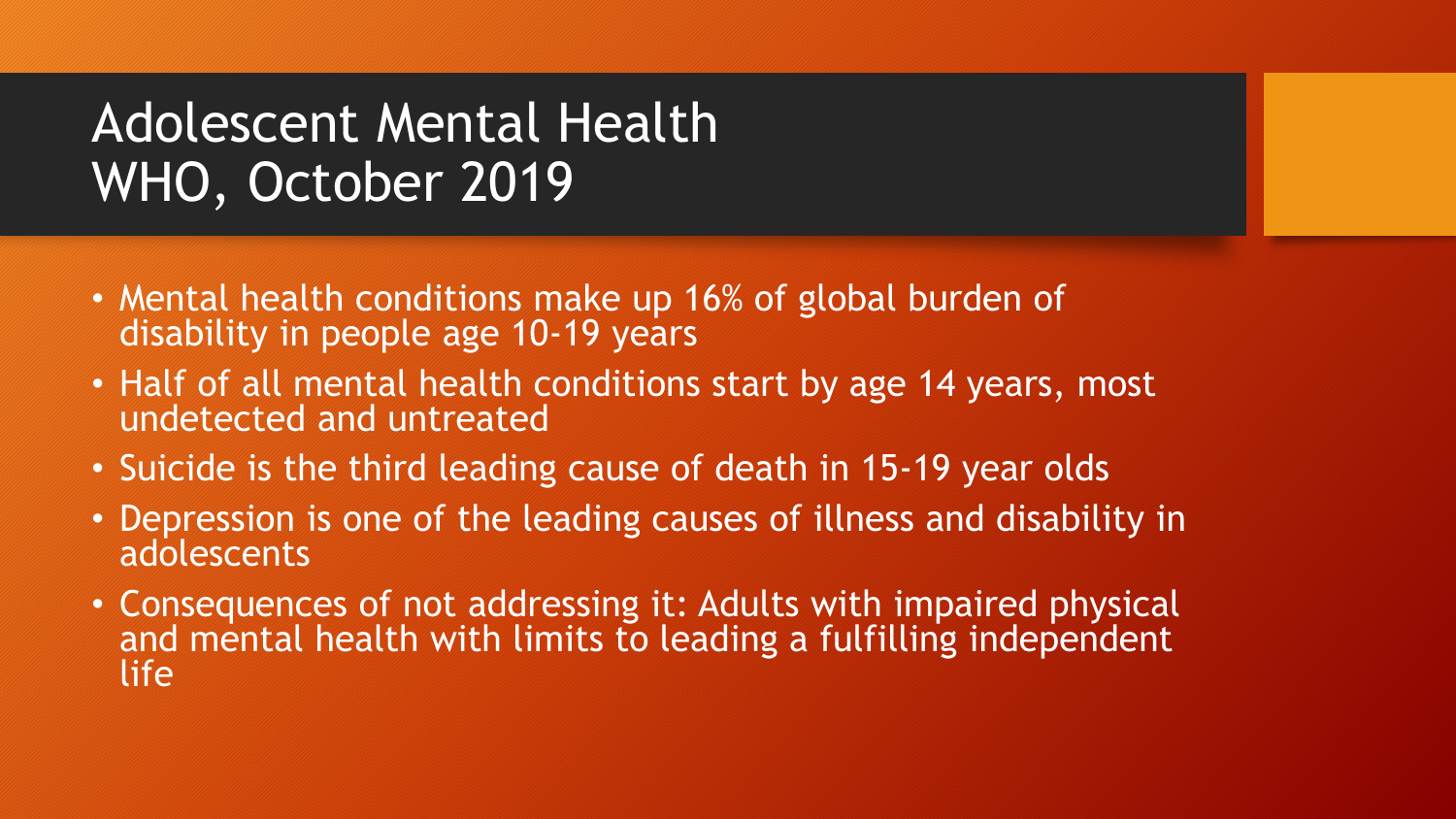#### Adolescents ages 12-17 have the lowest treatment rates for mental health (41.4%) SAMHSA, 2018

- Results in chronic anxiety, panic, depression, bipolar depression as well as complex impairment with accumulated disability and maladaptive behaviors
- Maladaptive behaviors include suicidal ideation, self injury, substance misuse
- Parents begin to knowingly or unknowingly accommodate behaviors
- There is a good evidence base that treatment for anxiety with therapy and/or medication is effective but it is still underdiagnosed and undertreated
- More clear evidence that anxiety, usually a precursor to depression, responds to treatment more effectively than depression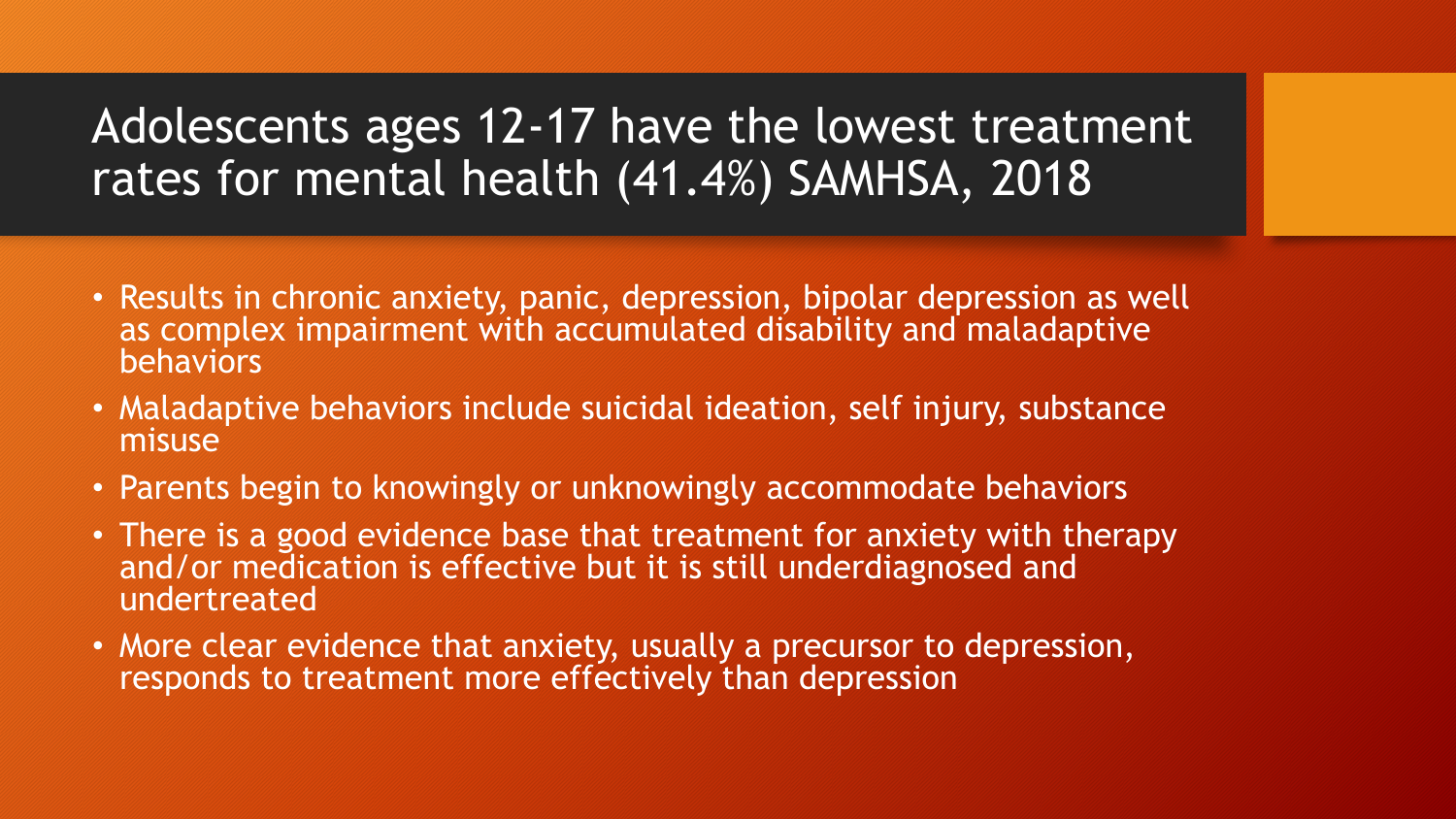# Red Flags of Depression or other Psychiatric **Disorders**

- Appetite and sleep changes
- Withdrawal from friends and family
- Little interest in previously pleasurable activities
- Feelings of low mood, sadness or irritability, tearfulness
- Fatigue or low energy
- Guilt or low self-esteem
- Difficulty concentrating or unusual thoughts or hallucinations, delusions, or paranoia
- Suicidal thoughts, plans, intent, self-injury, recurrent thoughts about death
- Failing grades, skipping school/class
- Repeated threats to run away
- Signs and symptoms present for 2 weeks or longer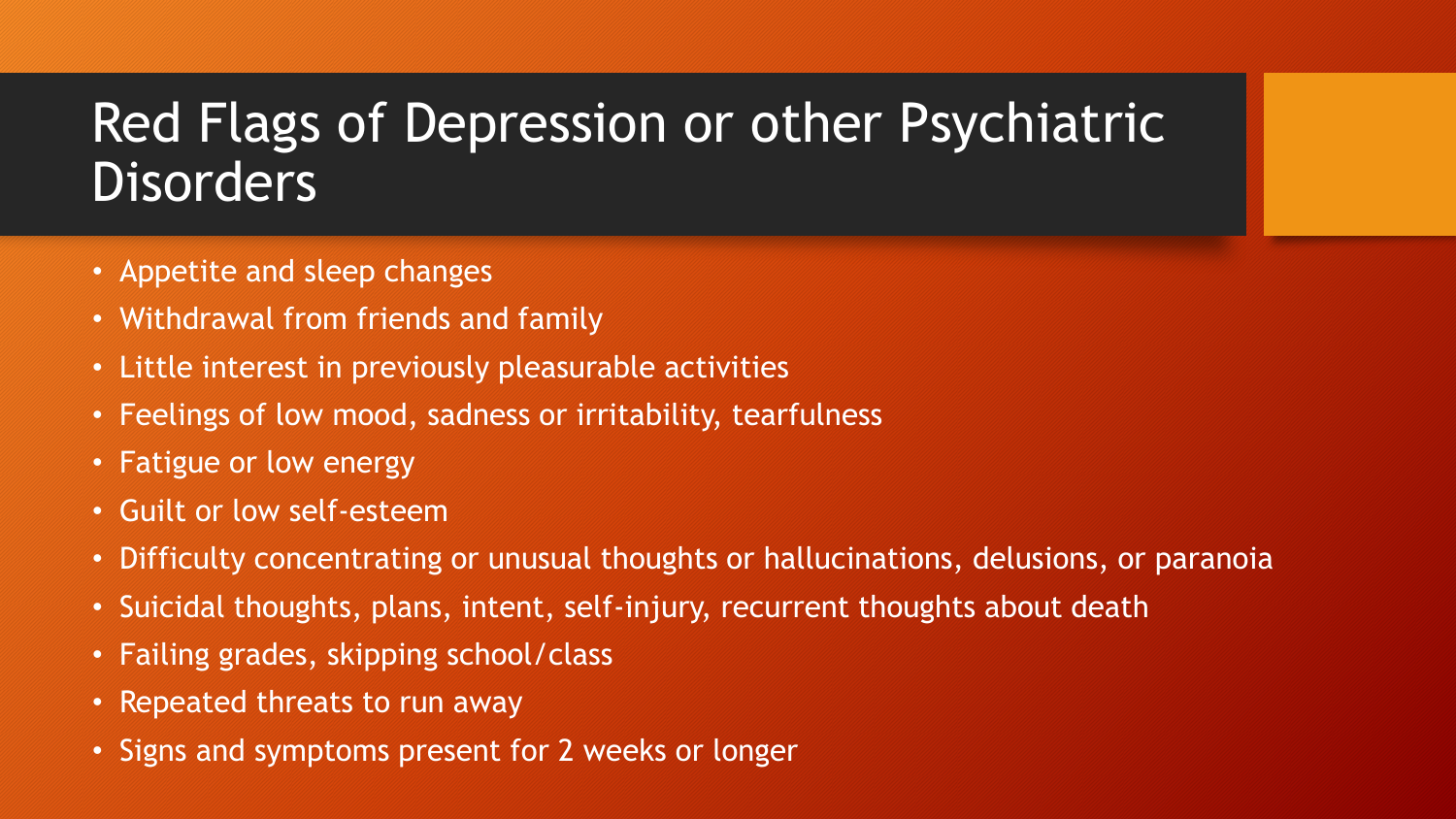#### Teen depression goes beyond moodiness

- 1 in 5 adolescents will suffer depression at some point in the teen years
- It can destroy the essence of their personality
- They may act out in an attempt to cope with the emotional pain (reckless behavior, violence, alcohol and drugs)
- Persistent negative mood can especially in teens include irritability, anger and agitation as sign of depression
- Unexplained aches and pains
- Extreme sensitivity to criticism
- 5 out of 7 symptoms of diagnostic criteria, nearly every day for at least 2 weeks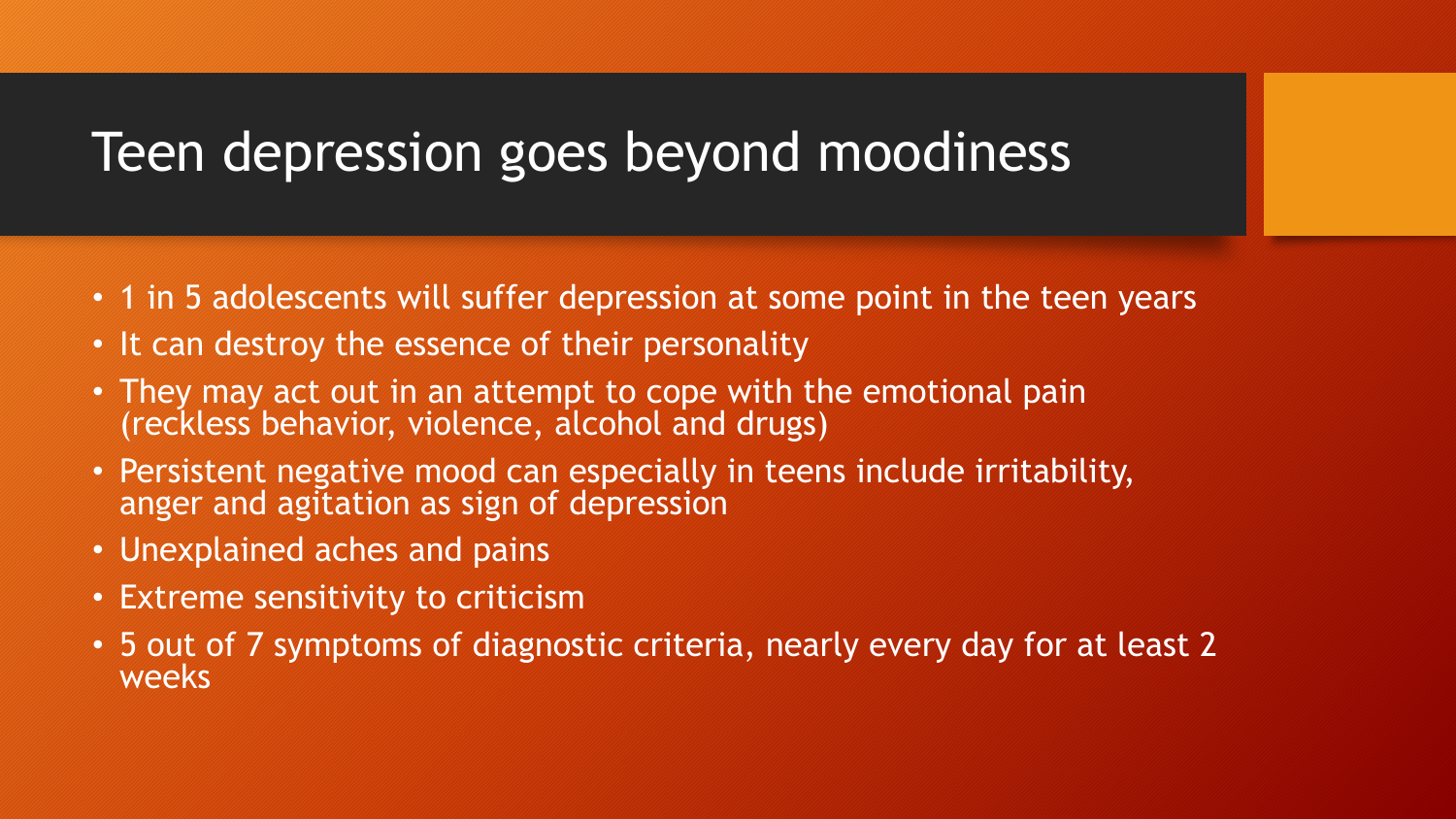### Causes of Teen Depression

- Genetics, environmental and social
- Bullying, intense helplessness and loneliness
- Other mental or physical health conditions, disability or chronic illness
- Consider eating disorders, self-injury anxiety, ADHD, LD, PTSD, trauma
- Lack of social support
- Sexual identity
- Alcohol, drugs
- Family problems, academic struggles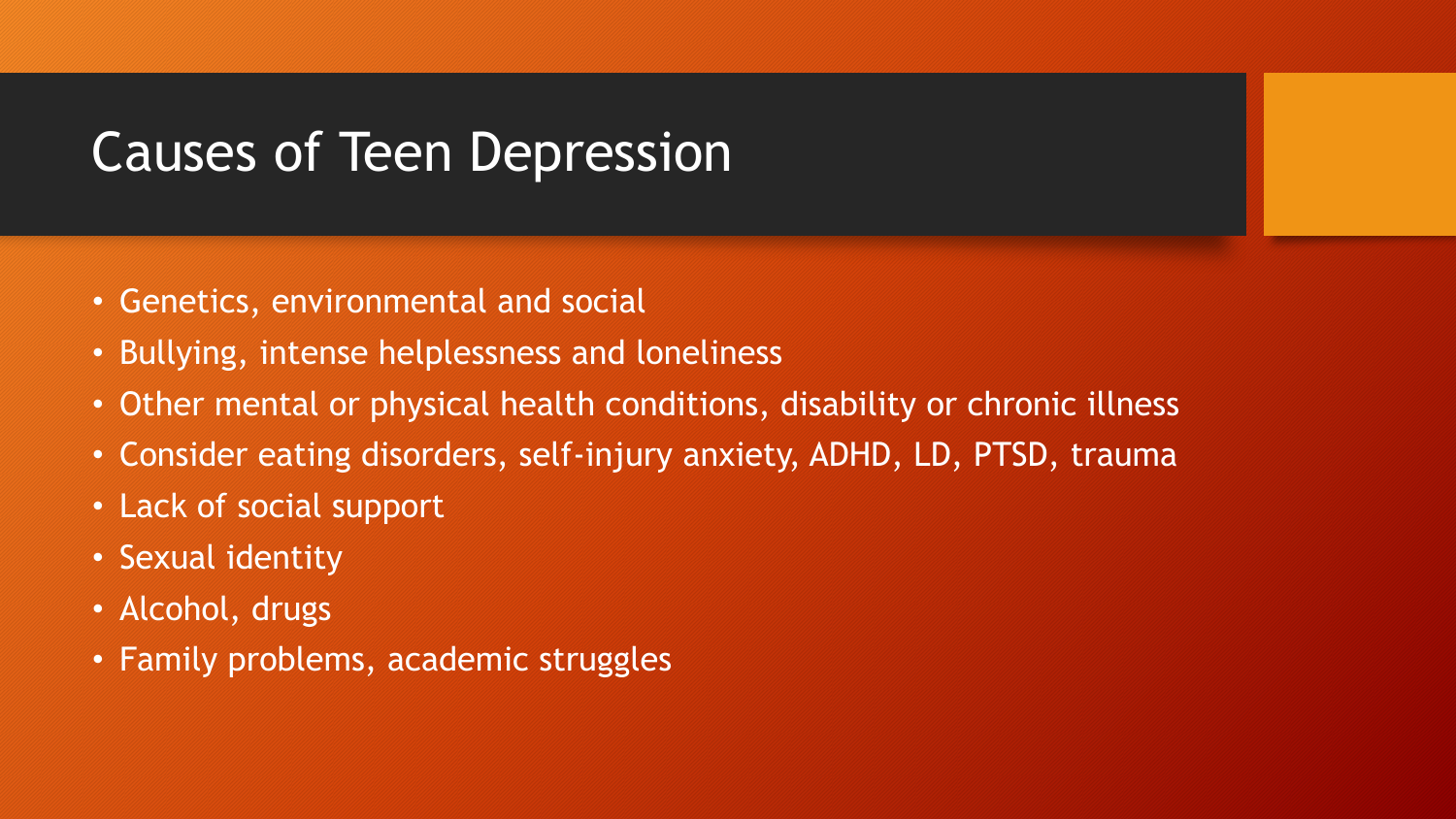## Warning signs of Suicide – act immediately

- Talk or joke about suicide
- Say they are better off dead, there's no way out, want to go to sleep or disappear
- Write stories, songs, poems about death or suicide, reference them
- Reckless behavior, accidents
- Giving away possessions
- Saying goodbye or notes to friends/family
- Seek out ways to kill self with pills, methods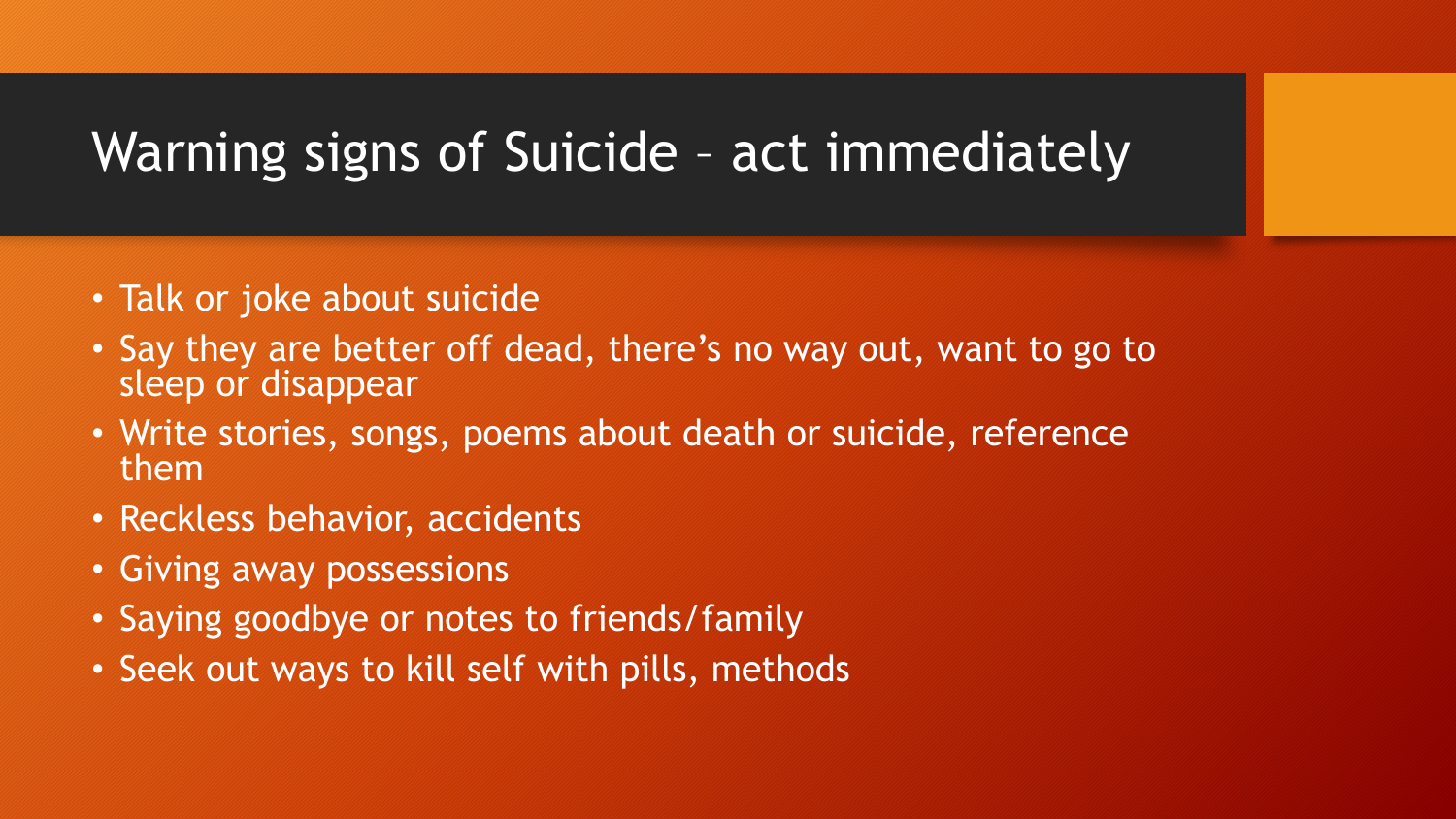### How to differentiate typical teen or mood disorder?

- Intensity of the mood is it appropriate to the trigger or is there no trigger, triggers may be normative experiences but reactions are excessive and disproportionate
- How long does the moodiness last does it resolve in an hour, last several days to weeks
- Is the teen acting out during the mood swings
- Average amount of contact with others or isolation
- Have they lost interest in hobbies or activities previously enjoyed
- Intensity, Impact, Frequency and duration of symptoms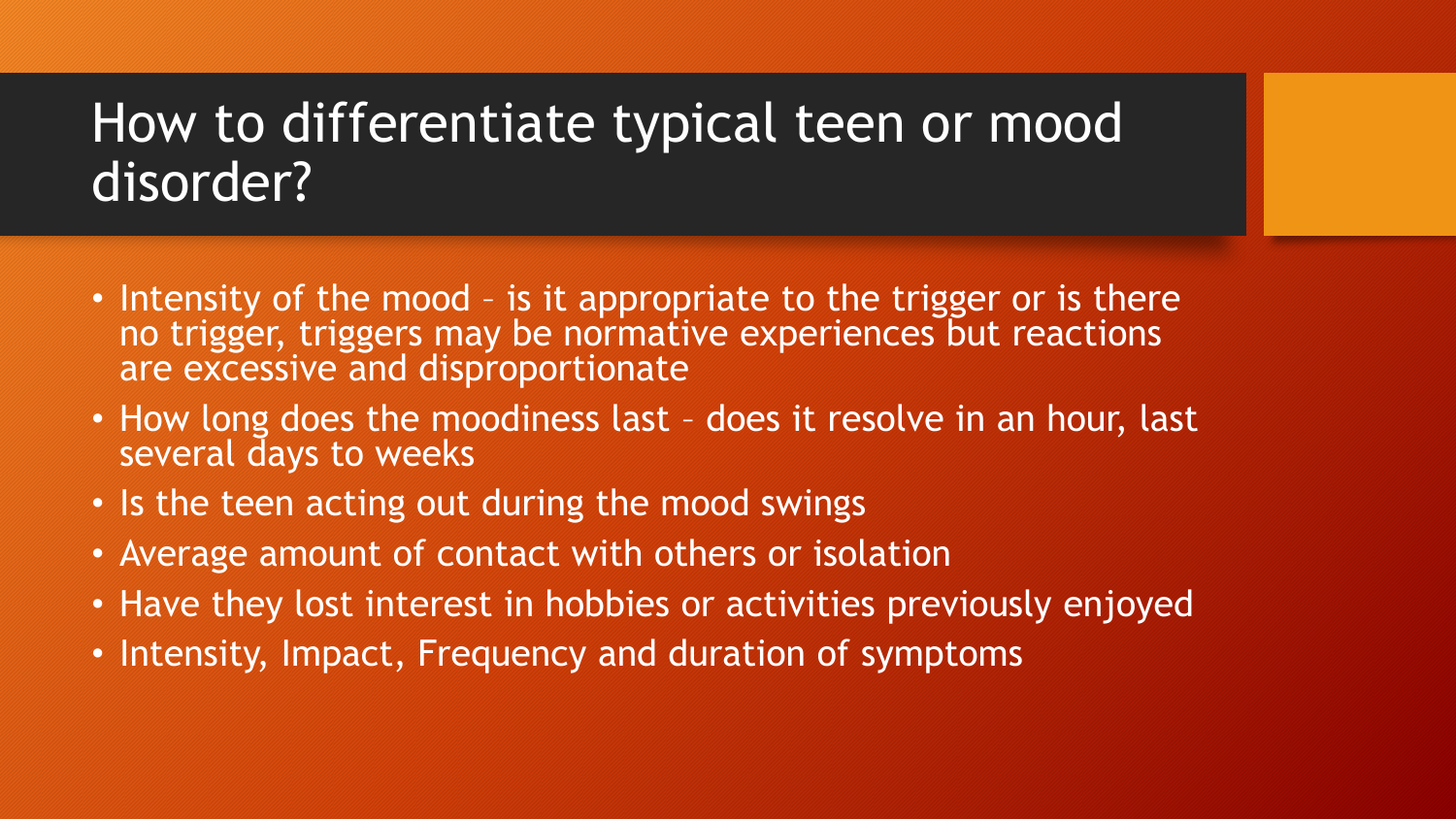# Accessing Mental Health Care (AACAP, October 2015)

- Find a mental health professional with advanced training and experience in working with children and adolescents for a comprehensive evaluation, look for a good fit, comfortable match
- Obtain a list of providers/clinics in local area from your health insurance company that participate in your network
- Ask pediatrician or school counselors if they are familiar with anyone on list
- Does pediatrician's office do collaborative work with psychiatrists or social workers?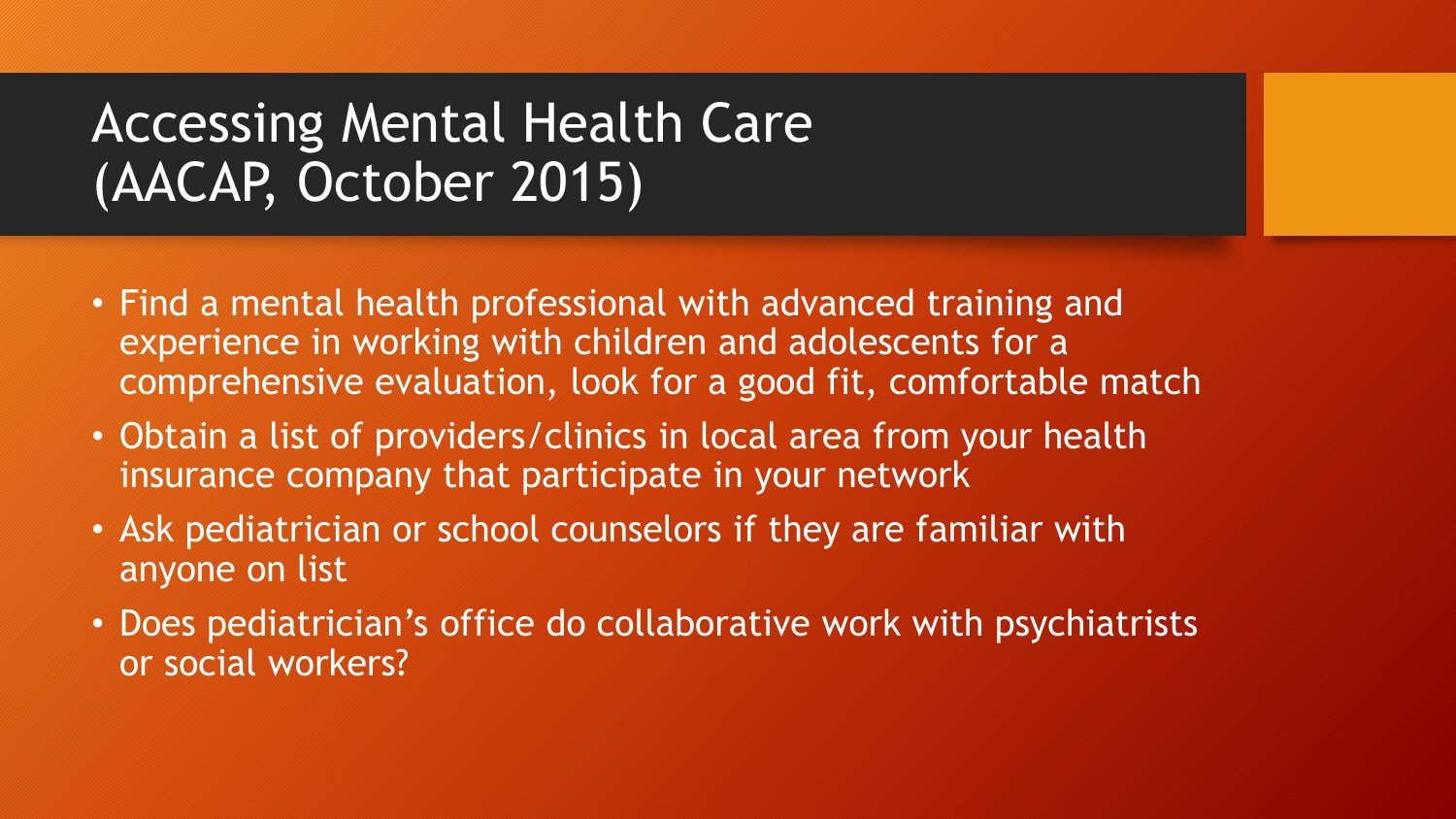# Other resources for finding a provider

- Employee assistance programs
- Local medical or psychiatric societies
- Local Mental Health Associations (MHA)
- National organizations such as NAMI, Federation of Families of Children's Mental Health, National Mental Health Association
- National professional organizations such as AACAP (American Academy of Child and Adolescent Psychiatrists) or APA (American Psychiatric Association)
- County mental health department
- Local hospitals or medical centers or psychiatrics hospitals
- Centers of Medical Excellence with departments of psychiatry NYU Bellevue, Mount Sinai, Columbia University, NY Presbyterian
- Family resource centers, Centers for Independent Living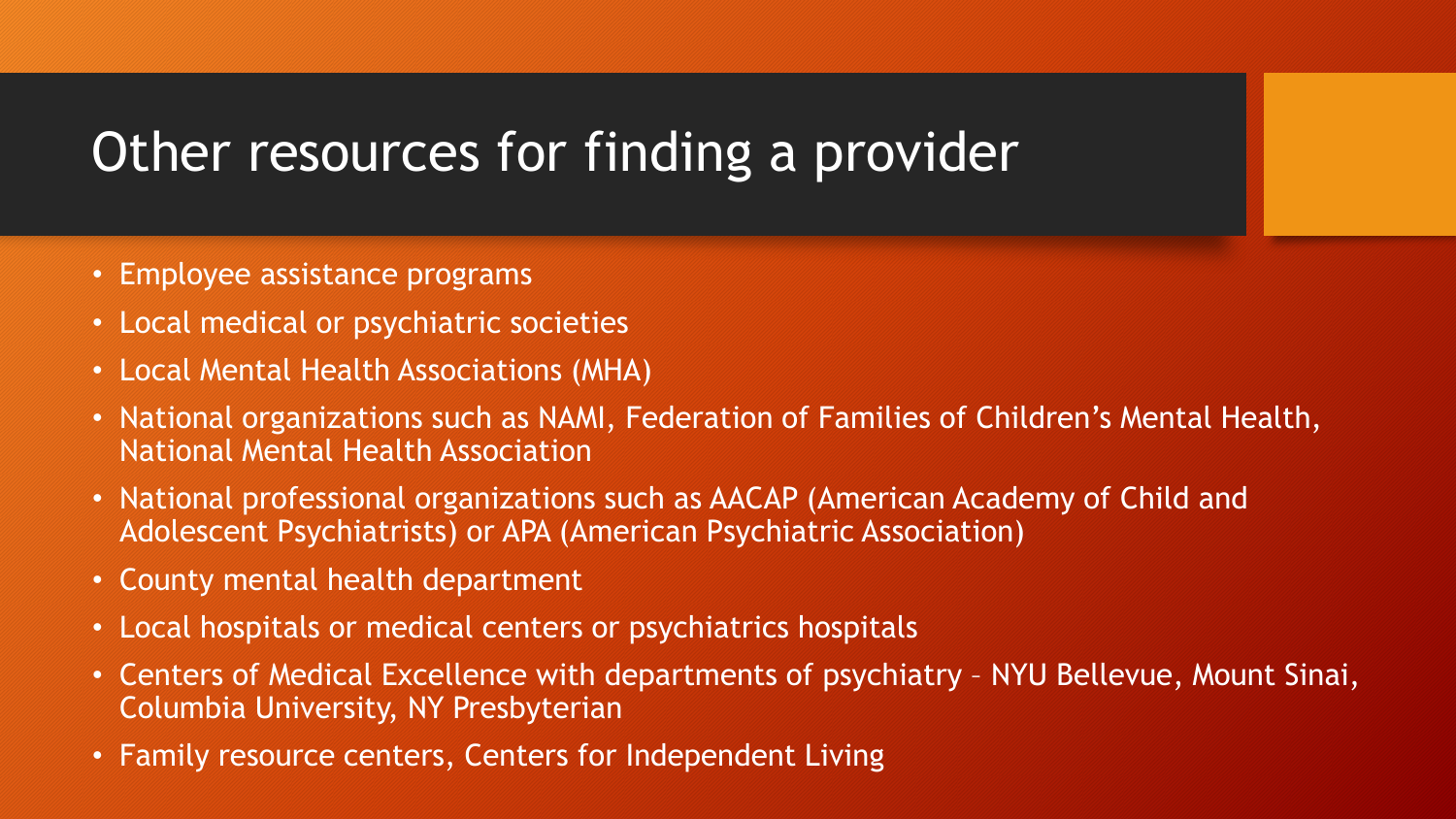# Seek Immediate or Emergency help

- Mobile crisis team
- 911
- Emergency room at local hospital or psychiatric hospital
- National Suicide Prevention helpline, talk or text
- 1-800-273-TALK (8255), National Suicide Prevention Lifeline, available 24 hours, English and Spanish
- Crisis Text Line at 741741, text BRAVE, a trained crisis counselor will respond in minutes to help de-escalate the situation and connect you to local help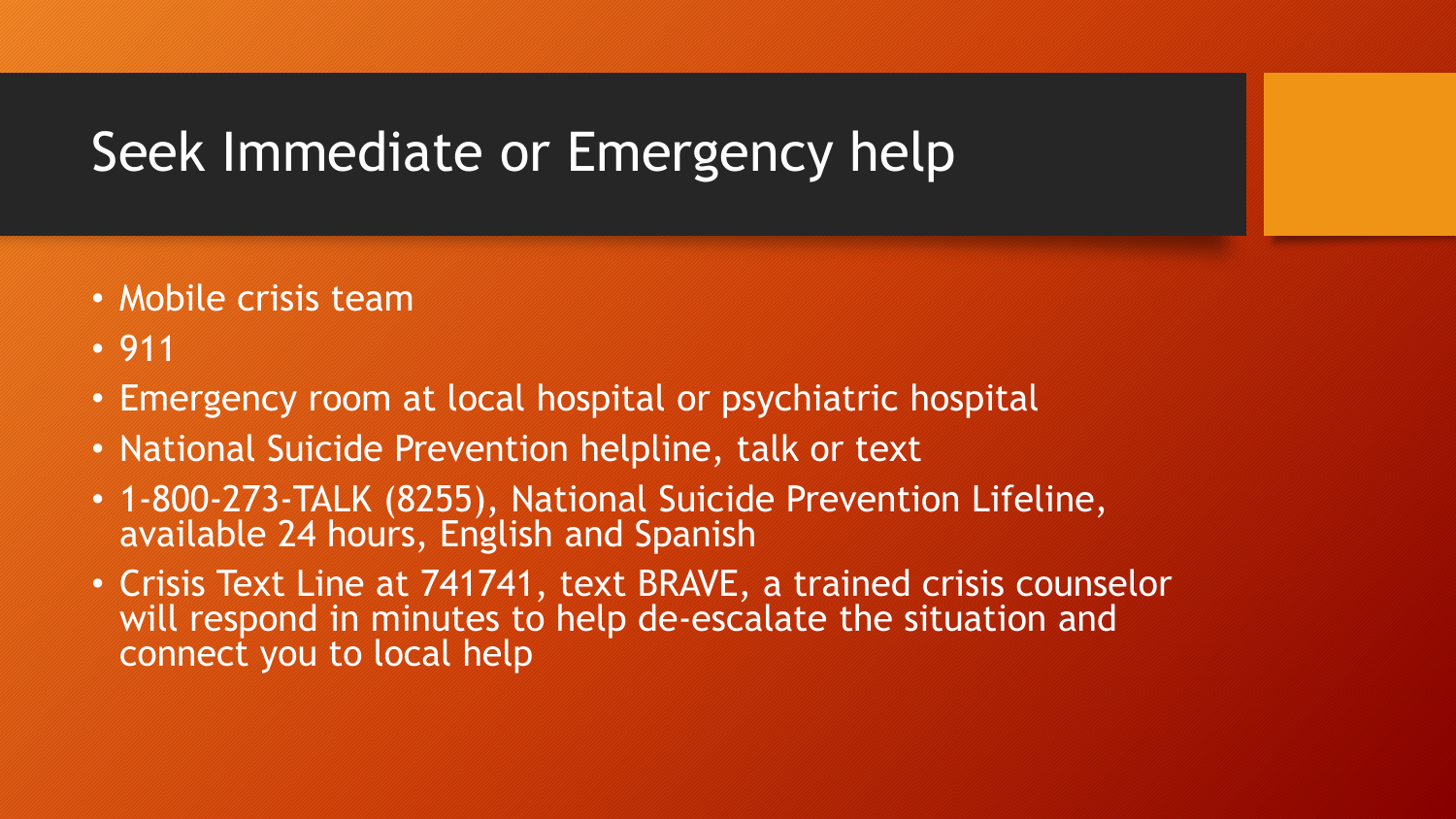#### Levels of Psychiatric Care

- Most restrictive to least restrictive: Residential,case management, Inpatient, Day treatment or partial hospital program, intensive outpatient, outpatient
- Children's Single Point of Access (CSPOA) centralized referral system for children with serious emotional disturbances who need intensive mental health services to remain at home or in their community
- It often takes many attempts to find a provider/clinic and there may be waiting lists. Don't give up hope – keep plugging away and reach out to all possible organizations to find a caring person who can point you in the right direction.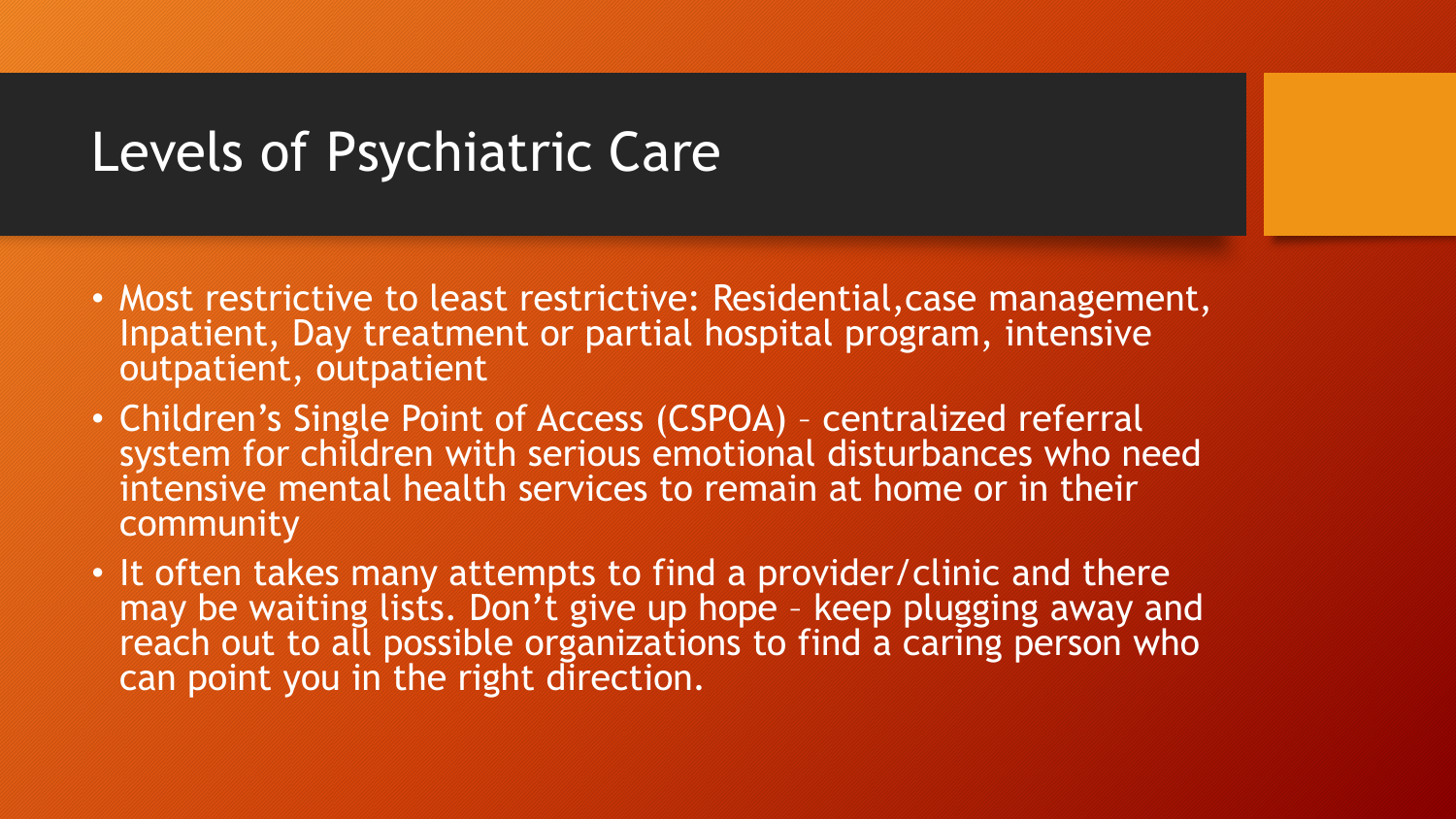#### Westchester County Inpatient/Outpatient Care

- Inpatient Four Winds, Katonah, NY Presbyterian, White Plains, St. Vincent's Hospital, Harrison, Silver Hill Hopsital, New Canaan, CT, Westchester Medical Center
- Partial hospital St. Vincent's, Four Winds
- Outpatient OMH Licensed clinics Andrus, White Plains and Yonkers, Behavioral Health Center, Valhalla, Family Services of Westchester, Mt. Vernon and Pelham, The Guidance Center of Westchester, New Rochelle, Mental Health Association, White Plains and Yonkers, Student Assistance Services Counseling Center, Tarrytown,Westchester Jewish Community Services, Mt. Vernon and Yonkers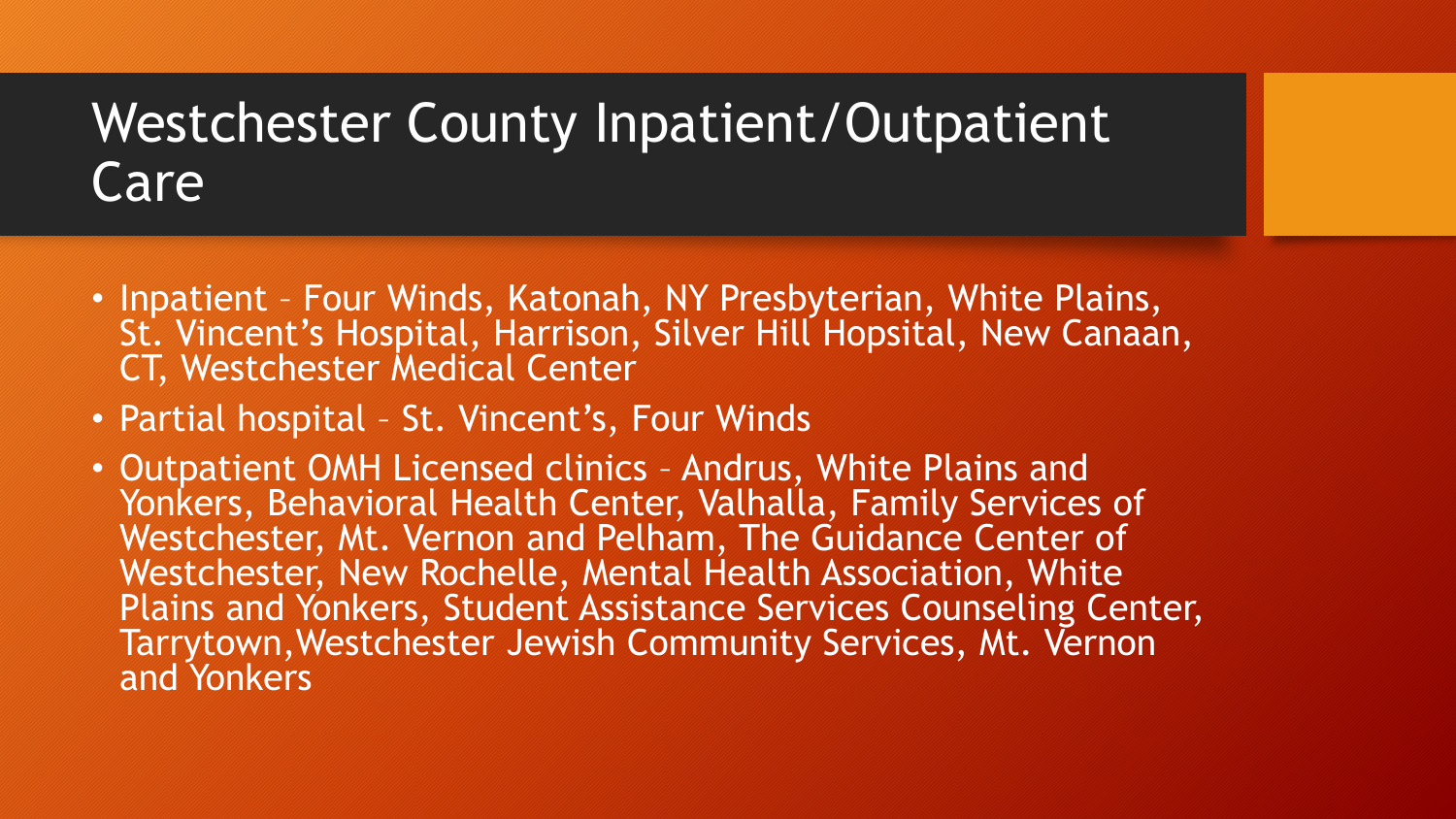# When to talk to your teen about their mental health (Mental Health America)

- Something doesn't seem right with them even if you're not sure why
- Their behaviors seem different than their peers
- Your teen is having difficulties at home, school or with friends
- Your teen is displaying signs and symptoms discussed in previous slides of this presentation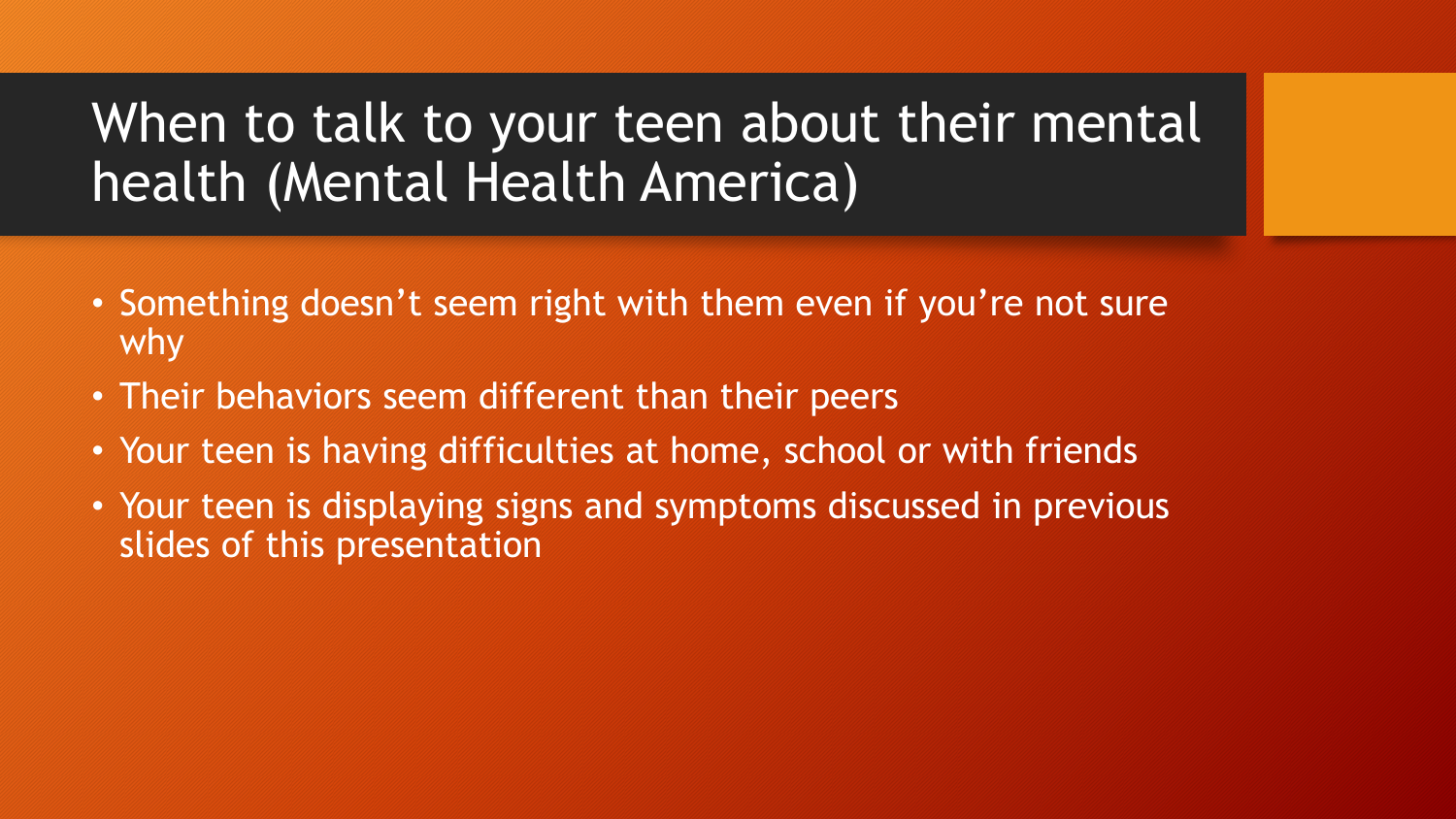#### How to talk to your teen about mental health symptoms of concern (Mental Health America)

- Choose a good comfortable time when conversation can flow naturally chores, cooking, hanging out, car
- If your teen is busy or having a bad day you may want to postpone
- In a non-judgmental way, share your observations of changes or symptoms
- Parent or youth screening at mhascreening.org (share results)
- Share information (print outs from online)
- Share your person experiences for self, friend, family
- Keep conversation tone hopeful and remind teen disorders are common and treatable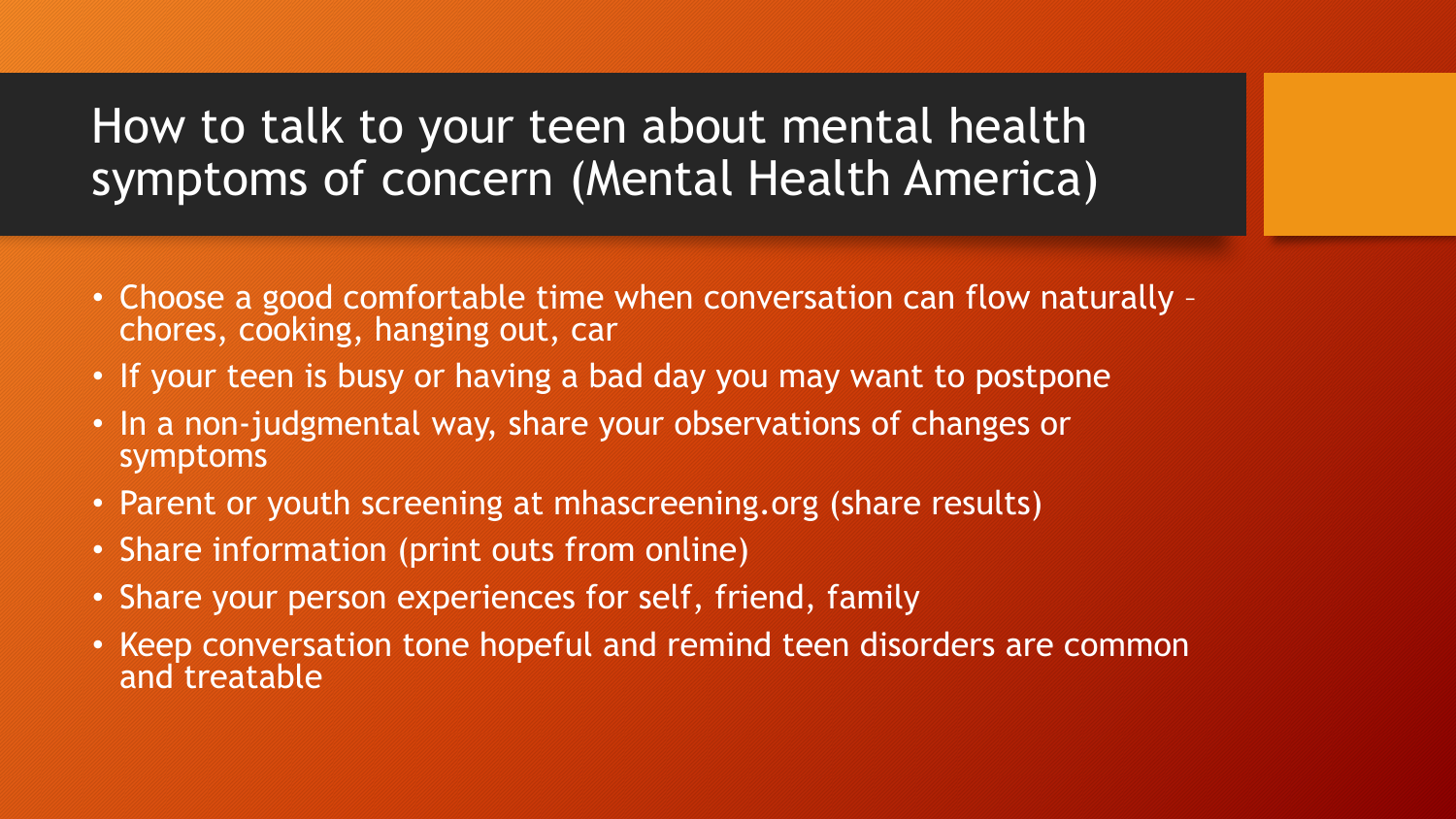#### When your child approaches you about mental health concerns (Mental Health America)

- Listen actively
- Ask them what they think they might need to get better
- Keep their concerns confidential unless life threatening
- Destigmatize mental health issues are common
- Offer an impartial counselor
- Be an advocate to find the right mental health treatment provider
- Don't minimize, don't be overly emotional or judgmental, don't lecture, explore their concerns, don't argue, don't blame, make excuses or compare to siblings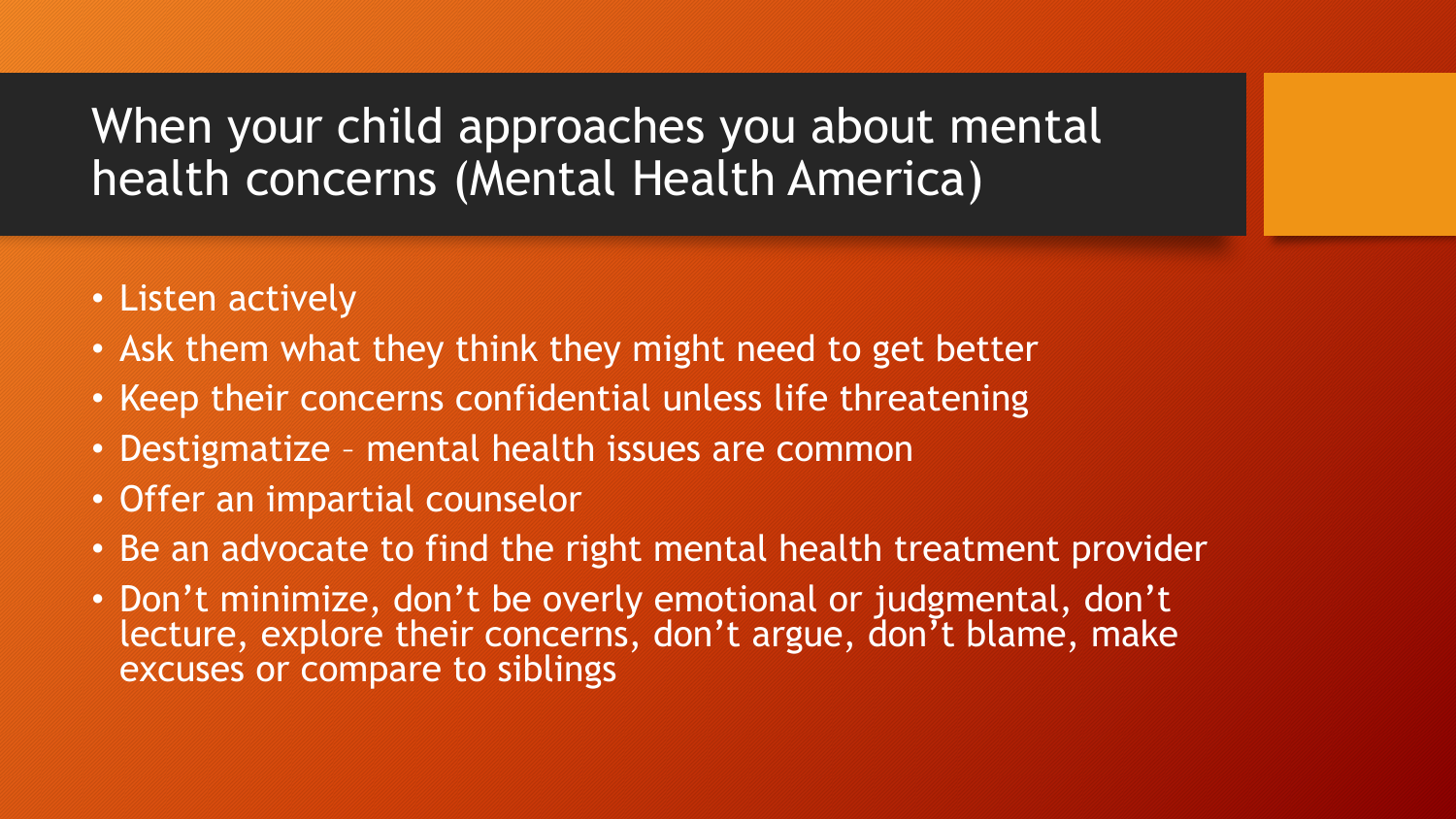# How to talk to your teen about seeking help (Mental Health America)

- Ask your teen what they think they need to get better
- Ask them if they have friends who have been in treatment
- Share some information you know about treatment
- If there are serious signs and symptoms that can't wait, discuss the need for immediate or emergency help
- Suggest teen talk with school support staff and pediatrician
- Acknowledge their pain/suffering but that you will help them find an appropriate treatment provider/plan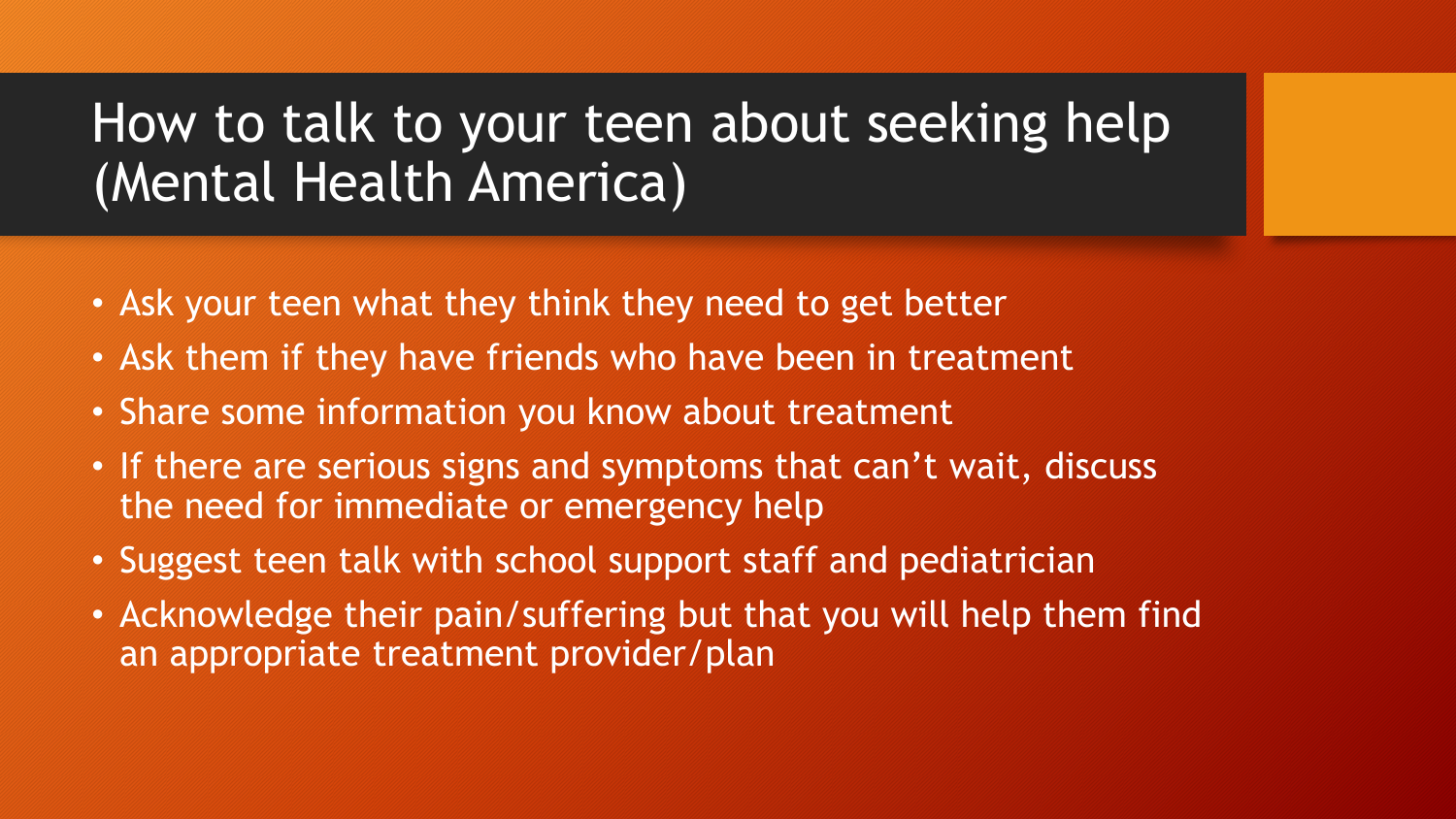## Your own emotional reactions to the conversation (Mental Health America)

- **Fear and anxiety**  focus on child's emotional needs, remain composed
- **Sadness or Disappointment**  it hurts to see them suffer, reassure them they didn't let you down, reserve these feelings for conversation with another adult
- **Disbelief** "Not my kid", confusion, mental health conditions common and symptoms start during youth, take your child seriously
- **Guilt** focus on moving forward, rather than dwelling in past which you can't change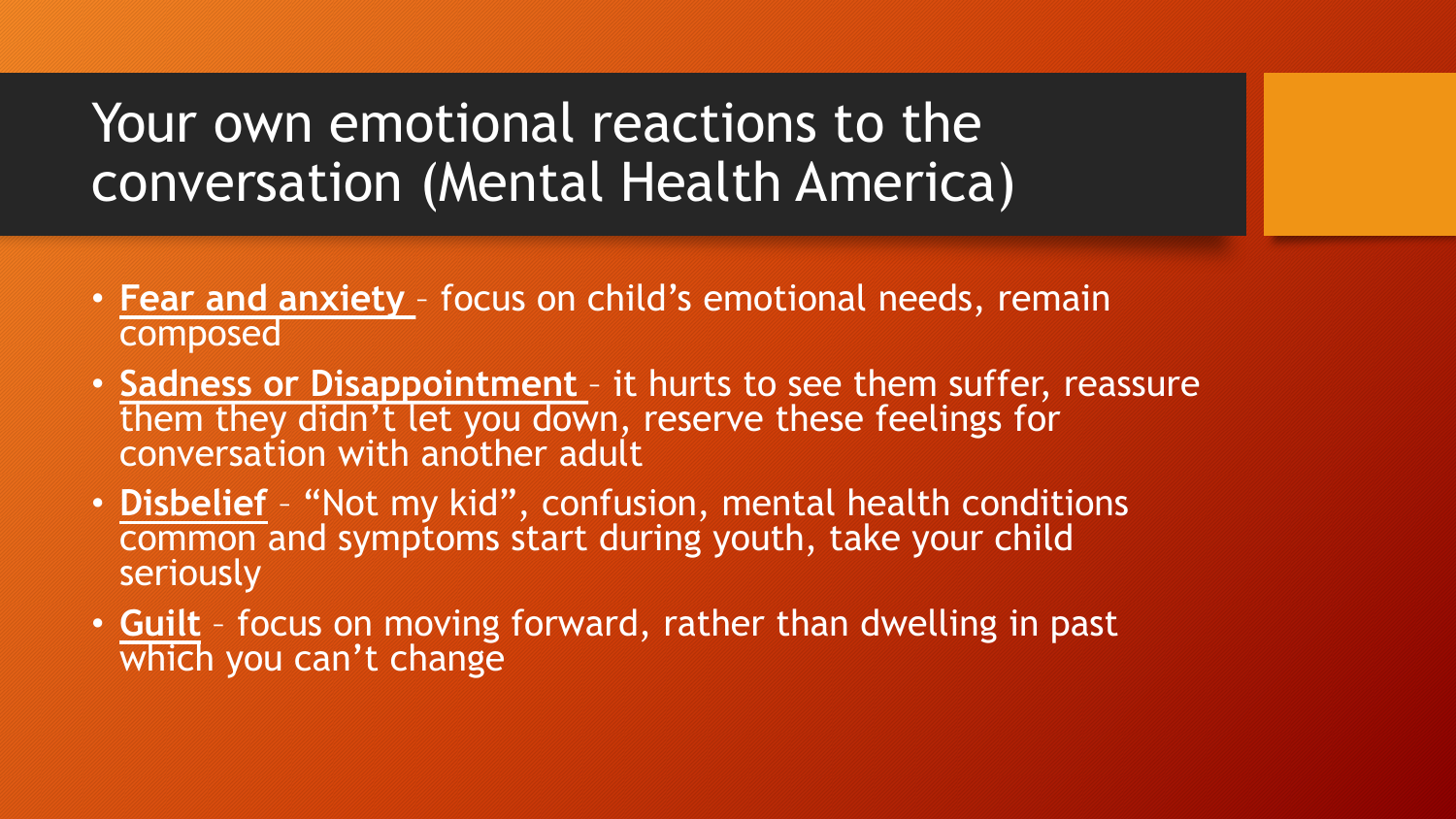### Remember there is Hope

- Some causes of mental illness are preventable
- Early identification and diagnosis is helpful and stave off worse symptoms and disability
- Mental illness can be treated in a variety of ways with interpersonal therapy, dialectical behavior therapy, cognitive behavior therapy, medication management, and family therapy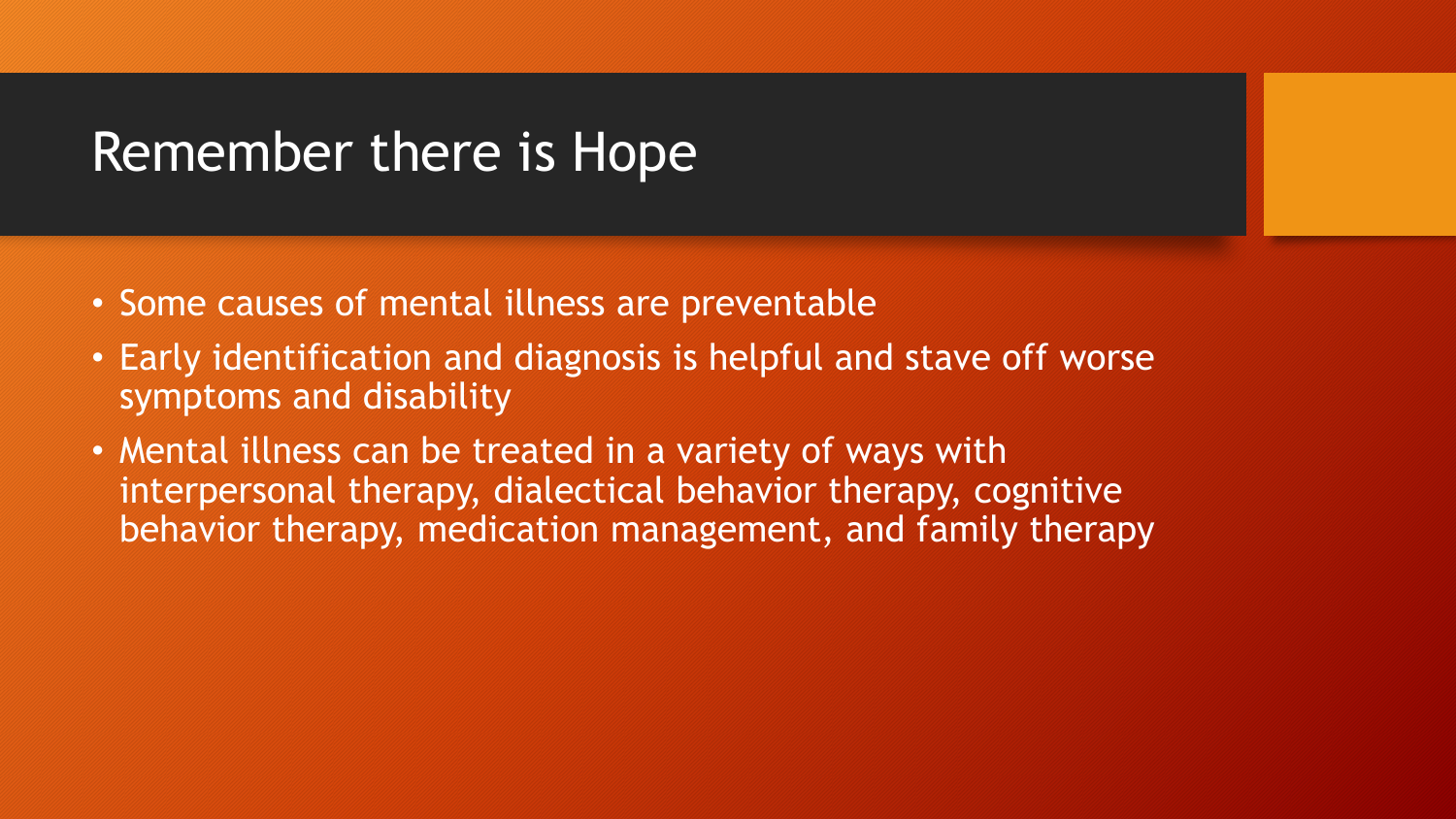## References and Resources

- Is your teen moody or depressed? Tips for Parents,ClevelandClinic.org
- Help your Teen's Mood Swings WebMD
- Positive Parenting Strategies for the Teenage years, [www.mftonlineceus.com](http://www.mftonlineceus.com/)
- Your Teenager: Just Moody… Or Something More? [www.name.org/Blogs/NAMI-Blog/February-2015/Your-Teenager-Just](http://www.name.org/Blogs/NAMI-Blog/February-2015/Your-Teenager-Just-moody-or-Something-More)moody-or-Something-More
- <https://childmind.org/symptomchecker>
- <http://www.mentalhealthamerica.net/mental-health-screening-tools>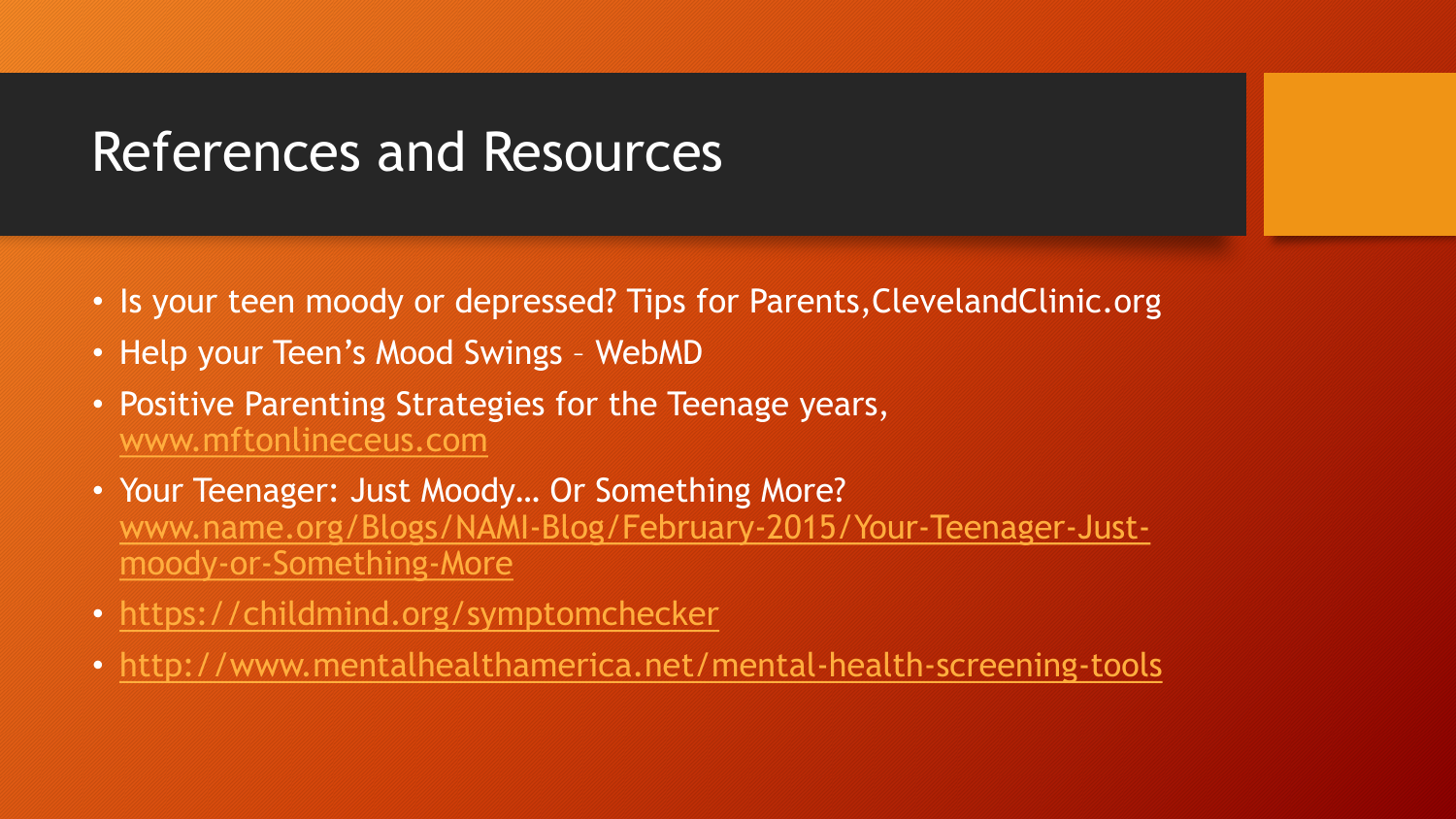### References and Resources

- <http://bitly/learnmh> resources to start a conversation with your child about their mental health via Mental Health America
- American Academy of Child and Adolescent Psychiatry, aacap.org Facts for Families and Child and Adolescent Psychiatrist Finder
- National Alliance on Mental Illness 1-800-950-NAMI (6264)
- <http://www.teenhealthandwellness.com/static/hotlines#Mentalhealth>
- <https://mhfa.com.au/resources/mental-health-first-aid-guidelines>
- National Suicide Prevention Lifeline 800-273-TALK (8255)
- SAMHSA's National Helpline 1 800-662-HELP (English and Spanish) for individuals and family members facing mental and/or substance use disorders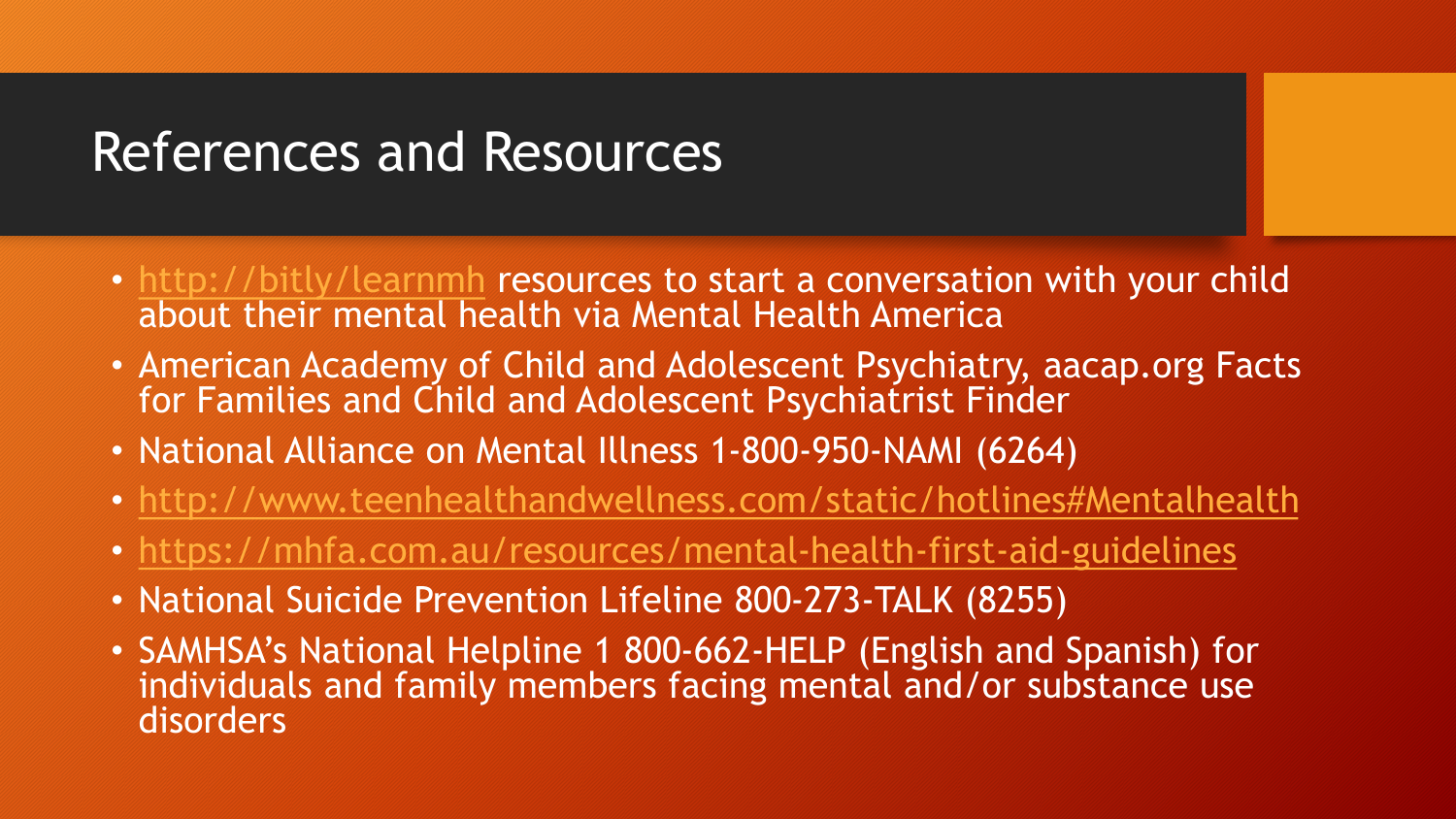#### References and Resources

- Crisis Textline: Free, confidential 24 hour service accessible via text message to number 741-741. Statistics show only 5% of teens are willing to call phone crisis lines, but they're more willing to text anonymously with a crisis counselor. Or message at Facebook.com/CrisisTextLine
- Partnership for Drug-Free Kids, drugfree.org, Brain Development, Teen Behavior and Preventing Drug Use